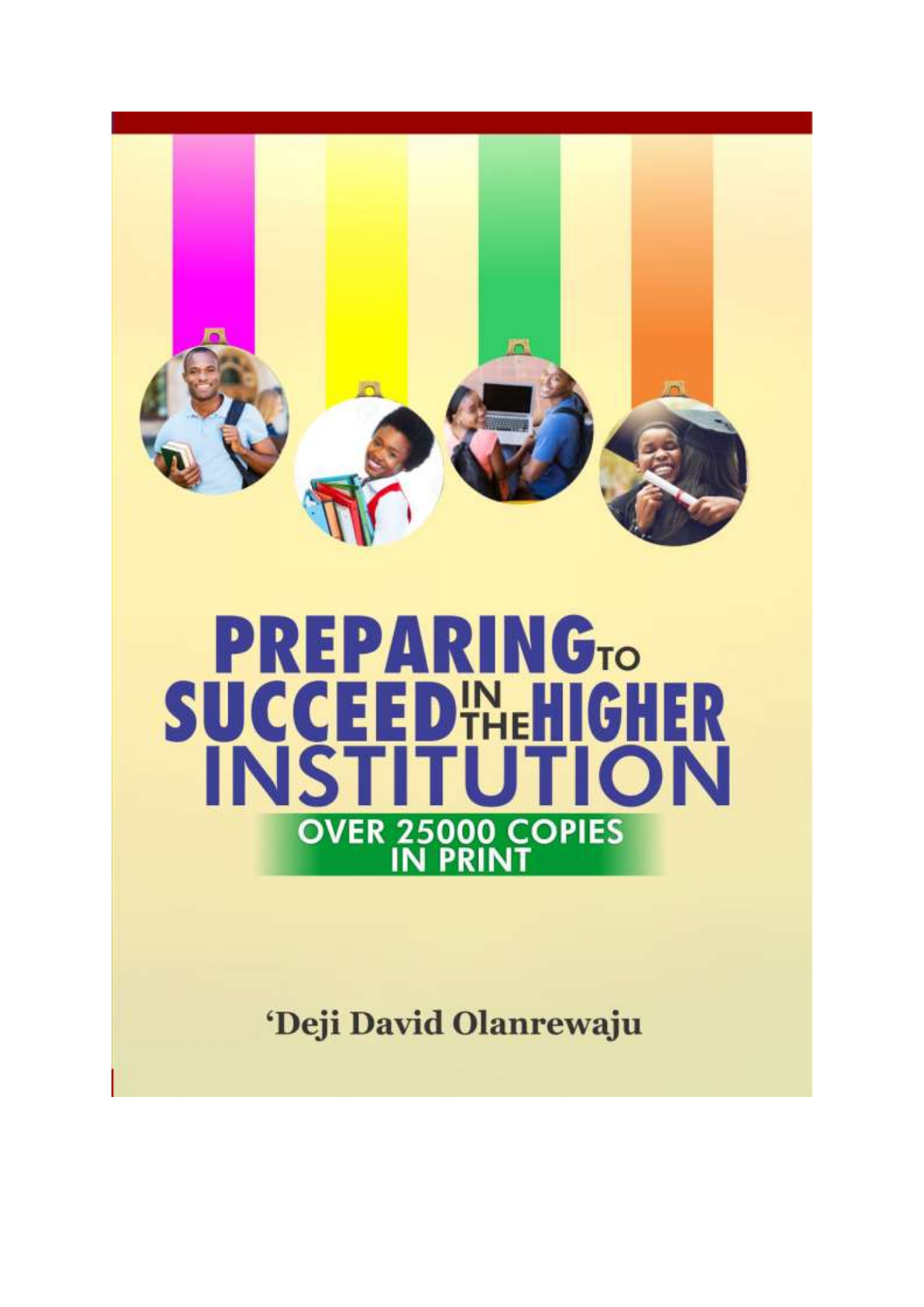# **PREPARING TO SUCCEED IN THE HIGHER INSTITUTION REVISED EDITION**

Copyright © by: **'Deji David Olanrewaju** 1<sup>st</sup> Print: 2011 7<sup>th</sup> Print: 2020

**Return Global Outreach P. O. Box 5284, Makurdi, Benue State, Nigeria. Tel: +234 817 040 7813 www.returnglobal.org**

Published in Nigeria by: **UPRIGHT PUBLISHING HOUSE** Tel: +234 803 800 2888 www.uprighthouse.com

All rights reserved.

No portion of this book may be used without the written permission of the publisher, with the exception of brief excerpts in magazine, articles, reviews, etc.

**ISBN 978-978-915-266-7**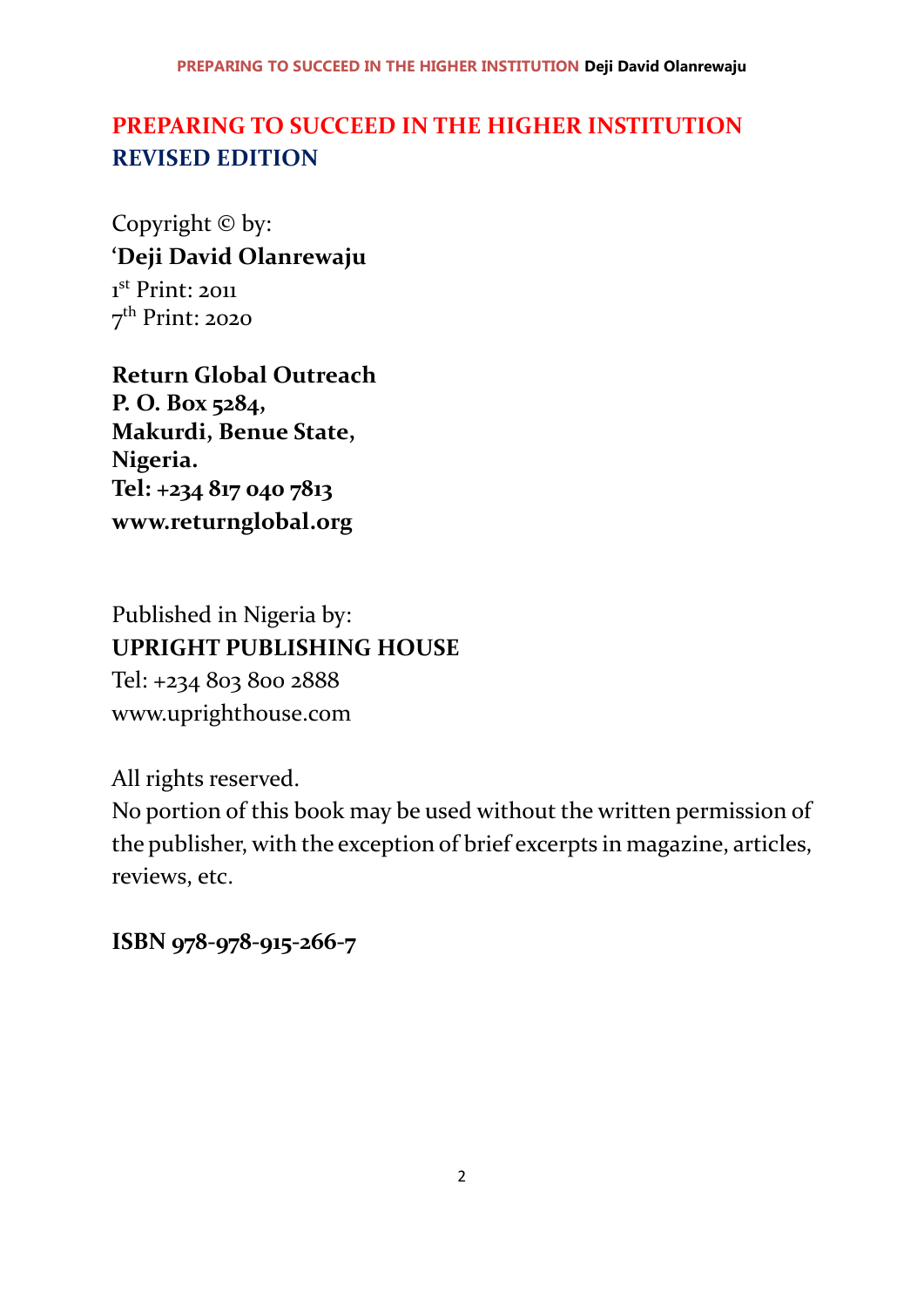#### **CONTENTS**

| Acknowledgment                      |                                             |    |
|-------------------------------------|---------------------------------------------|----|
| Introduction                        |                                             | 5  |
|                                     | <b>Chapter One: THE CURRENT STRUCTURE</b>   | 8  |
| <b>Chapter Two: PURPOSE</b>         |                                             | 11 |
| <b>Chapter Three: GATE PITFALLS</b> |                                             | 14 |
|                                     | <b>Chapter Four: MAXIMIZING SCHOOL LIFE</b> | 19 |
|                                     | <b>Conclusion: JOIN THE CHAMPS</b>          | 24 |
| <b>ABOUT THE AUTHOR:</b>            |                                             | 28 |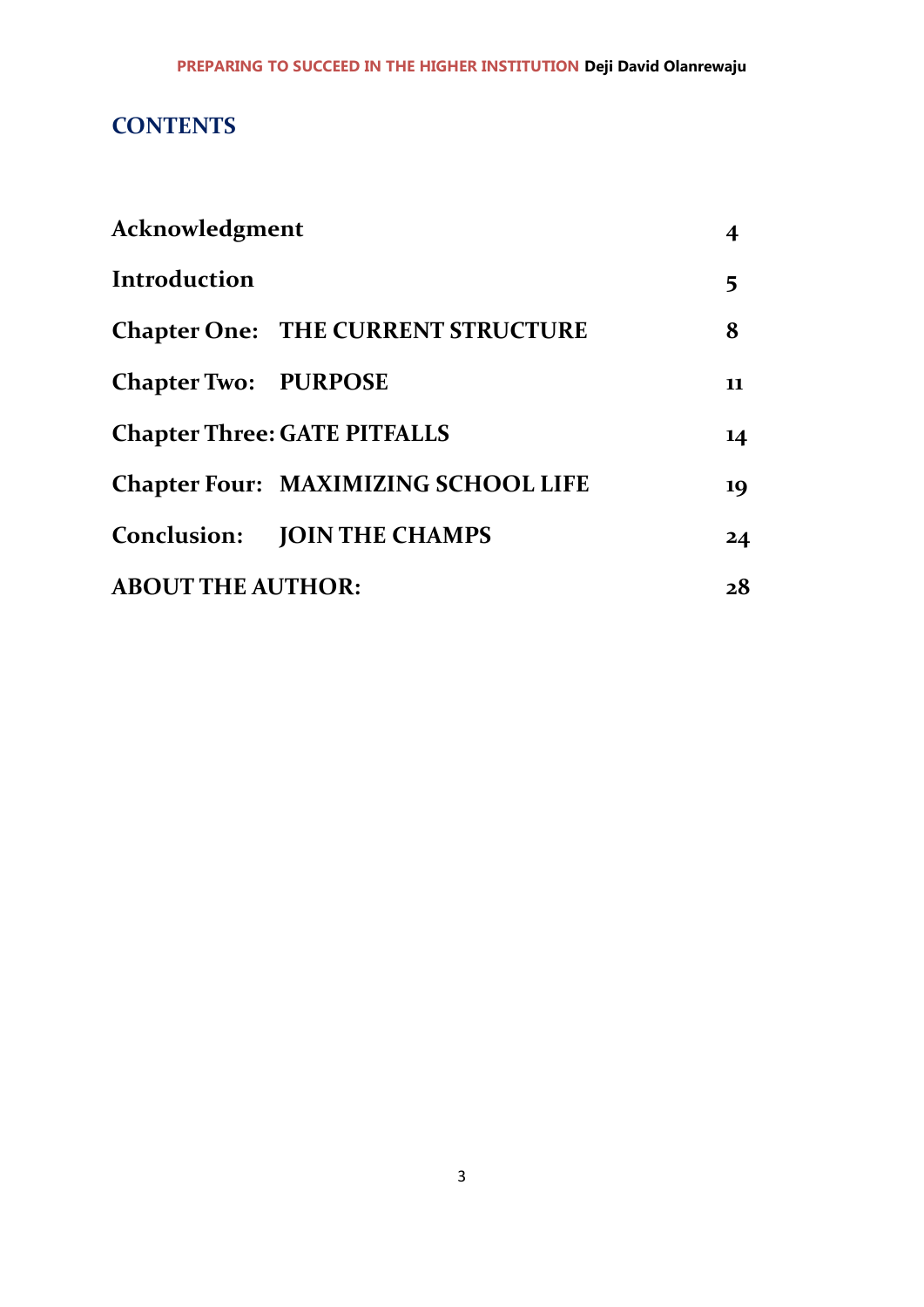#### **ACKNOWLEDGEMENT**

I celebrate the Holy Spirit Who intercepted me on the sinking path of darkness. He led me to Jesus and has established me in the Kingdom of God. But for You, life would have been a misery. I am Yours forever!

My sincere gratitude goes to my parents, Rev. (Prof.) Olanrewaju Samson and Pst. (Mrs) Mopelola Ibidunni. They laid a great foundation for my life, gave me sound education and refused to cast me away, even when I deserved it. I also appreciate my siblings, you are wonderful people to grow with.

I deeply appreciate Pastor and Mrs. Rotimi Ajala, for being available to help me lay a solid spiritual foundation. They stayed on me till I was rebuilt. I am forever grateful. And to many more who have contributed to my life, those who I stand to summarize, I say thank you.

I also appreciate Champions, Ministry Partners and Friends who believe in me and have invested in diverse forms to ensure the success of the production and global spread of this book. The Lord bless you richly!

To my Sweetheart, Barrister Mrs Ihechi and our wonderful children; thank you so much for understanding our Divine path and throwing yourselves all in, along with me. You are the Best; I love you so much.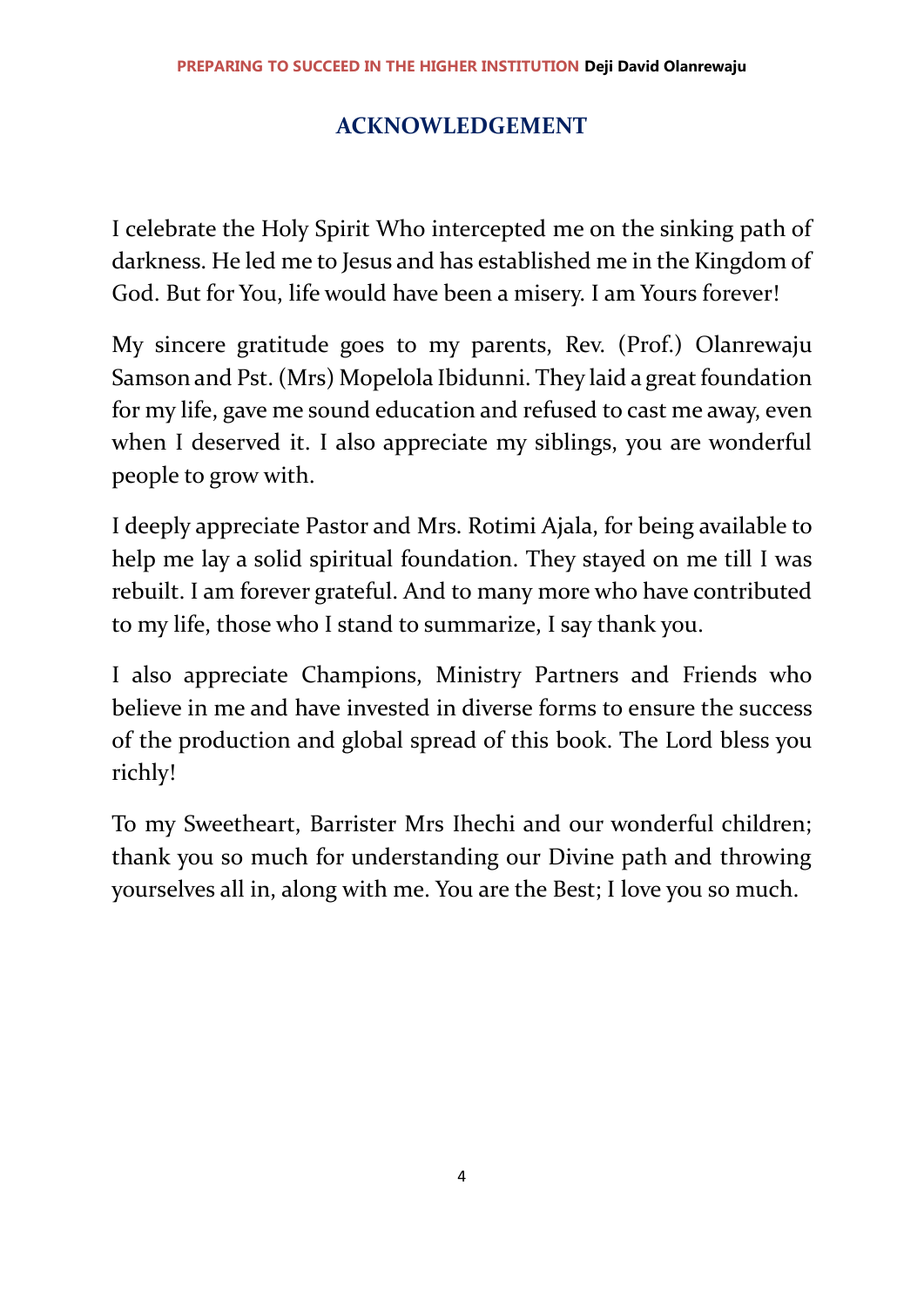#### **INTRODUCTION**

#### "*What you do not know can kill you*" - Anonymous.

There are two basic reasons for the excitement and zeal displayed by secondary school finalists;

- The desire to advance in professional pursuit and move on in life; and
- The perceived need for freedom to do whatever they feel and not be fully controlled by parents and guardians.

There is certainly nothing wrong with moving on and being free. Freedom however must be guarded by rules; or else it becomes a pitfall. More importantly. It is a thing to be free and another to remain free.

As a young boy preparing to graduate from secondary school, I eagerly looked forward to an early admission considering my good performance in school. I had great zeal to get off the hook of my parents. I actually believed I had all I needed to forge ahead, I am brilliant, remember? Funny enough, my parents thought the same way. We were not totally wrong; but beyond academic soundness I needed a level of maturity and good knowledge of the new academic environment: the higher institution. This is a crucial requirement for sustaining the perceived freedom.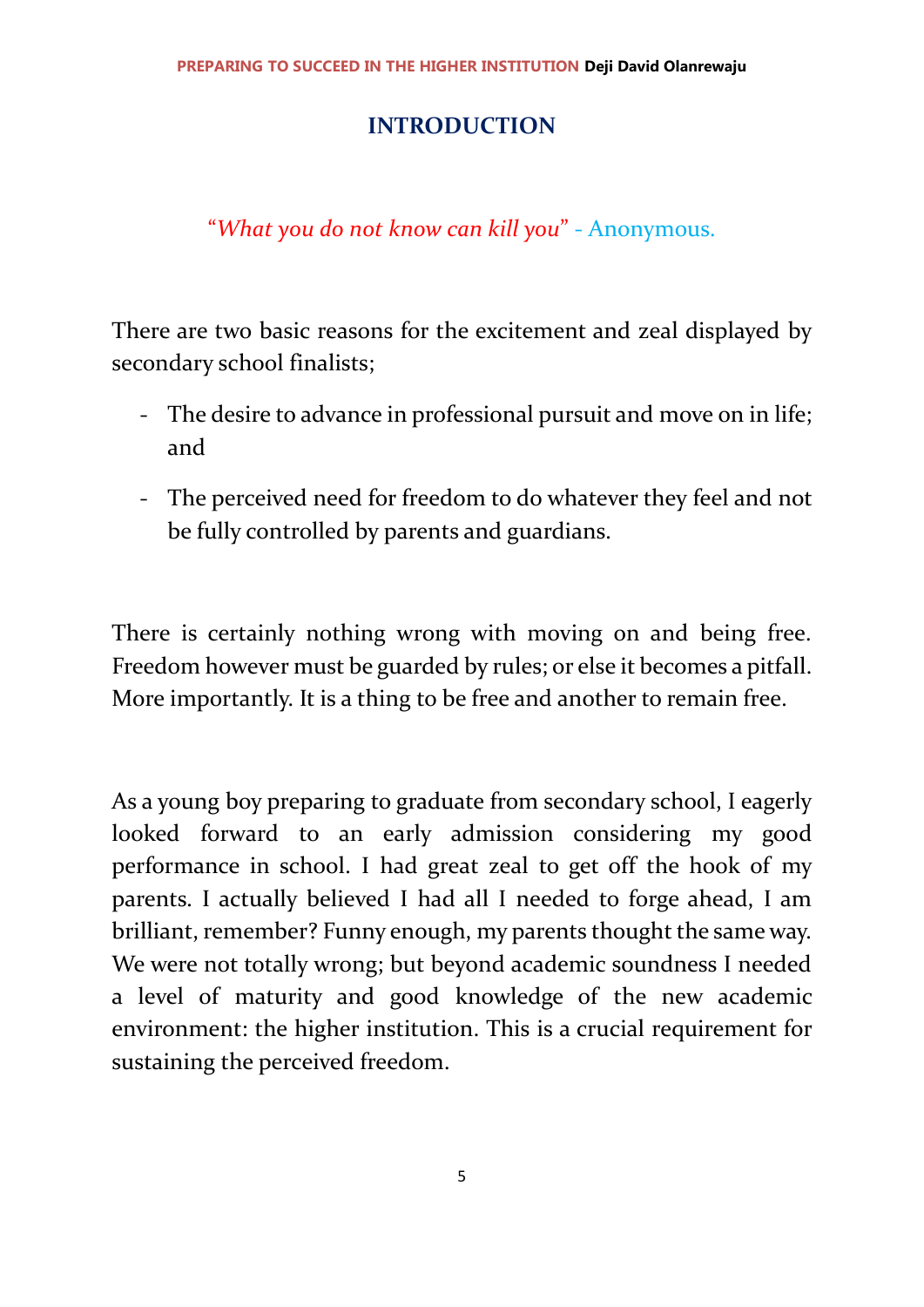Before long though with regrets, I realized that the desire to be free is actually a cry for burden; a load I was not prepared enough to bear.

Today you hear of lots of double promotion in schools. Young ones are open to vast opportunities of leaping above necessary platforms; and the result in many of such cases? Immature children having to face life they are too feeble to handle.

Today, school life is practically a wilderness experience. In the higher institution, you either make the future or mar it. I now know from experience that most parents do not know what actually runs in school. They soon realize that lots of provision, a fat bank account, prayers and showers of advice may not be enough to keep mummy's boy innocent. If you do not understand the wilderness route, your luxury can turn school life into a misery. I pray you will not regret going to school. Many do. But I believe God that in these few pages, your eyes will be open to see and conquer in the conquest for your destiny.

A brief waiting period before admission may do you some good. Early admission or a little later; whichever case you find yourself, make sure you are prepared to succeed in the higher institution.

For a few of us, we had no double promotions, yet no delay in admission, and still not strong enough to face the race. So I fell. You will not fall!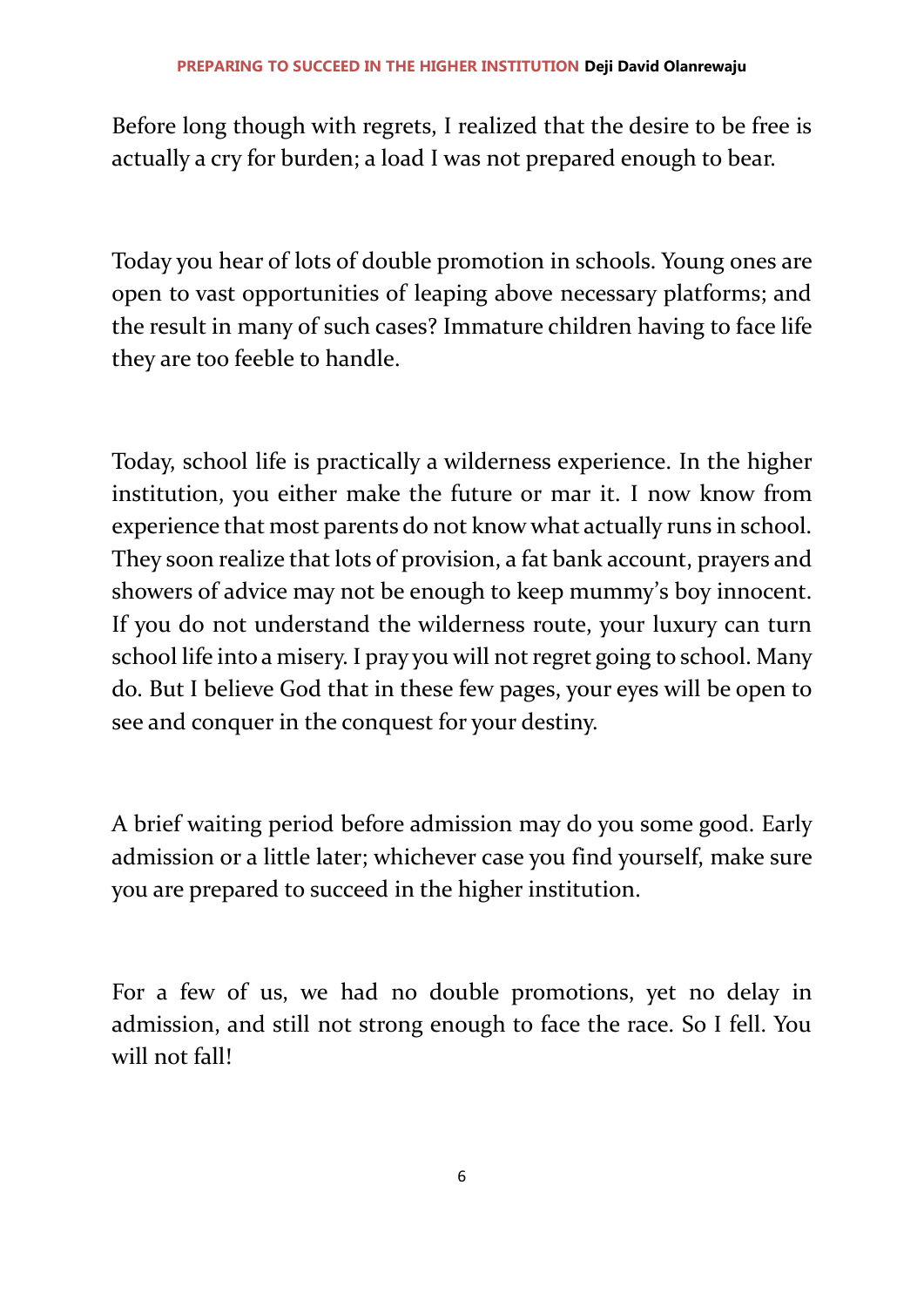A popular adage says; 'he who fails to plan, plans to fail'. This book will help you know what is ahead and just how to ride safely.

**NB**: Have you seen my **SUCCESS IN SCHOOL Masterclass**? It is a holistic, one-on-one Mentoring Masterclass I have created to help students who want to succeed in all areas of life. Enter for **SUCCESS IN SCHOOL Masterclass,** visit;

**<http://uprighthouse.com/product/success-in-school-mc/>**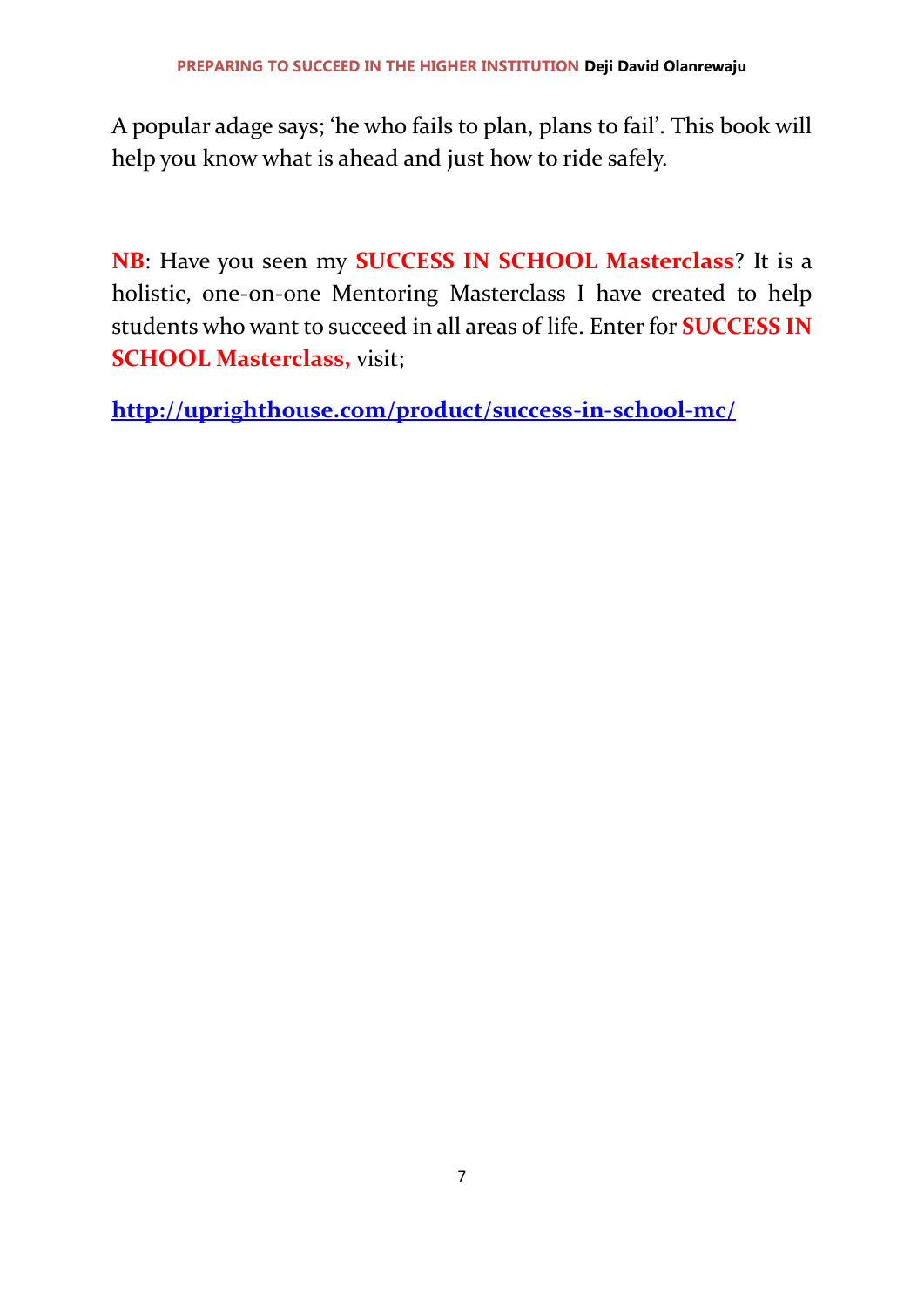# **CHAPTER ONE THE CURRENT STRUCTURE**

**"***Not all that glitter is gold***" – Anonymous.** *"If it is not gold though glittering, it should not go for the price of gold". – Deji David Olanrewaju*

The present academic system is hardly a reformation strategy. When information ceases to empower, it becomes mental poison to individuals and the society at large.

Our higher institutions have become a seat of mental contention; commotion of ideas and confusion. There is a raging battle of powers trying to establish ideas and cultures. There is an invasion of pollution to corrupt the minds of young people. With a large number of universities, colleges and polytechnics, and mass intake of students yearly, how much proof have we recorded?

The academic system is a battlefield for two main reasons:

- i. Young ones are the future and there is a battle of destiny, to capture the future.
- ii, More than ever, academics is accepted as a must for relevance in the society. Whatever is allowed in the academic environment is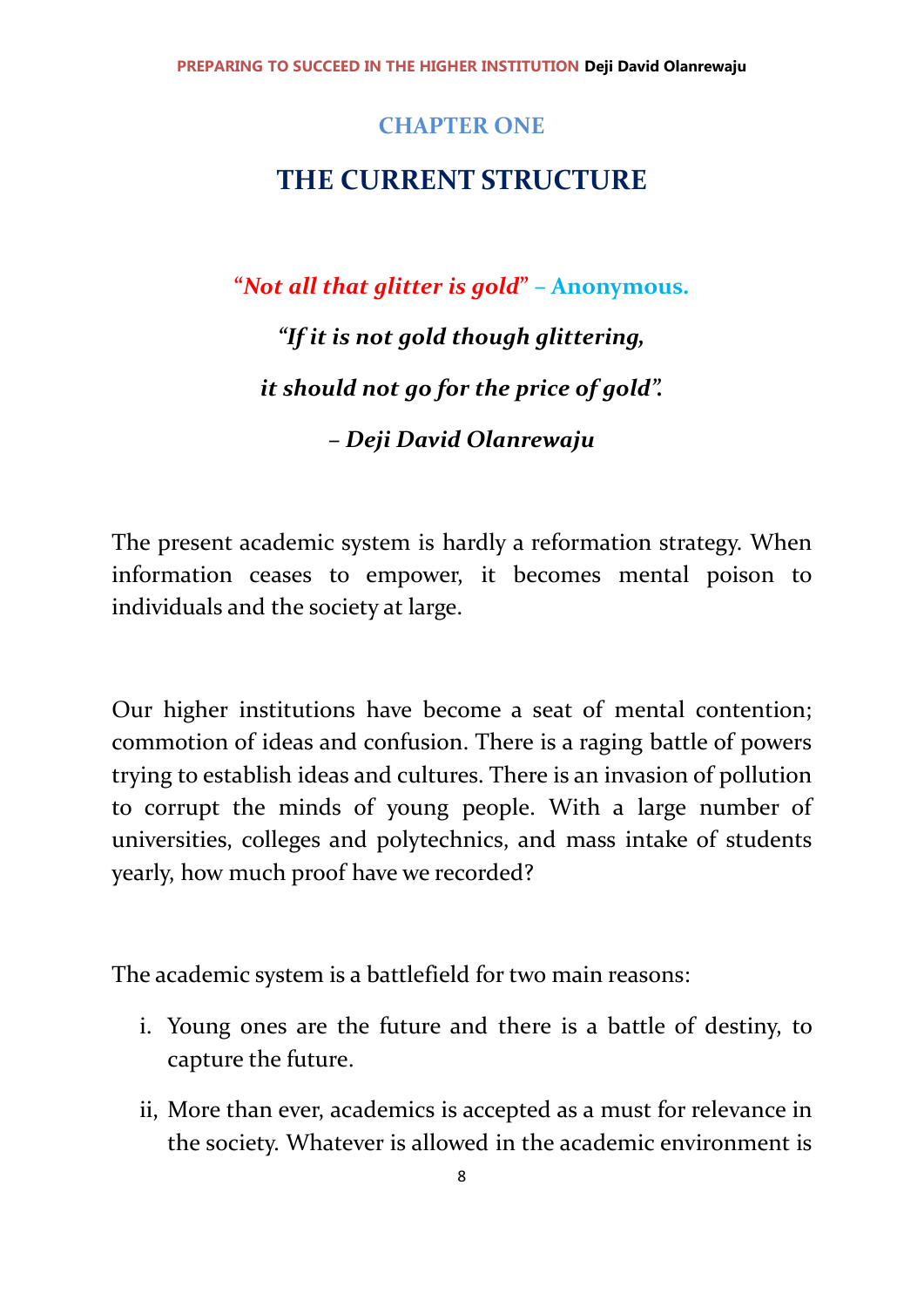perceived to be the basic requirement for success in life.

Thus unknown to many, there is a war over your destiny. This is the reason for the yearly unexplainable ritual of months of strike in higher institutions, the constant disagreement between the government and intellectuals despite the presence of former lecturers in political offices. This also goes to explain the declining moral standard despite increasing budget allocation to education. This battle is beyond academic intelligence. A bag full of degrees cannot handle the mess; and the rage is all for your glorious destiny. Have you ever wondered why the government give in to young boys called terrorists? Or why professors join cultism? It is because, the profs have realised that the assumed supremacy of degrees is lost. The foolish is confounding the wise.

These trends have opened the academic environment to a vast invasion of destiny destroying norms that have swallowed up academic integrity. Sure, education is the key to development. But when the structure refuses to serve its purpose, it will sure permit a counterfeit.

The entire structure works out to point to the fact that parents are not left out of the deception. I pray good people learn how to add value to good concepts. A parent would pay almost any amount to bribe a child's way into the oppressive system and get back to Church testifying to God's goodness. God have mercy on you!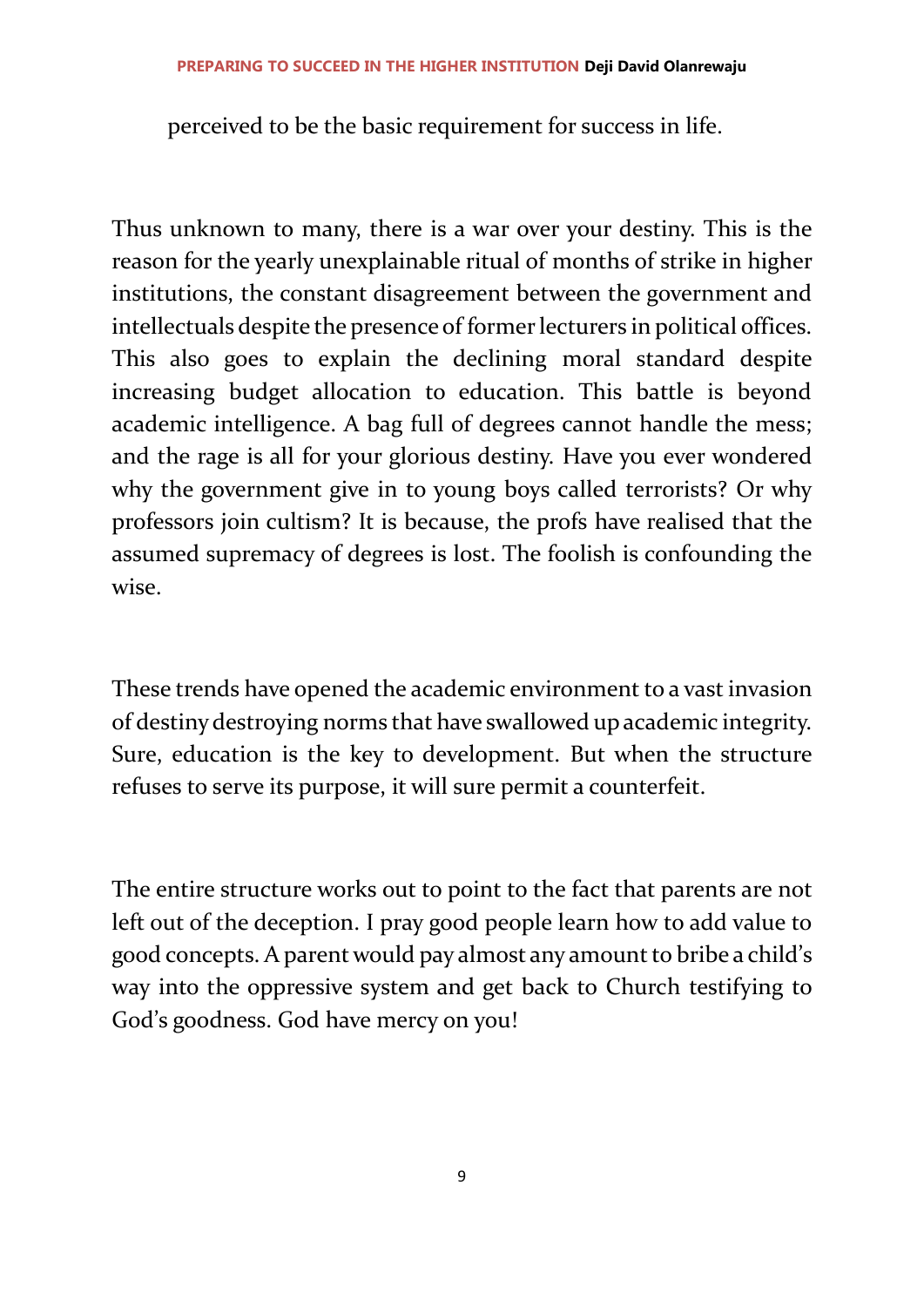Moisture is suitable environment for harmful micro-organisms. Corruption, bribery, cultism, oppression, delay, sexual harassment, nudity, hooliganism and more are now norms on campus.

These truths are not to scare you. Yes, the environment is toxic; yet, it is necessary and possible you win the war against your glorious destiny. In school, destinies are moulded while some are destroyed. You have the choice to determine your own outcome. These truths discussed in this book will arm you for success amidst these contending forces. I assure you; you will win.

**NB**: I have created a widely sought after material, **HOW TO GRADUATE AS AN EMPLOYER OF LABOUR, NOT A JOB HUNTER.** This book is perfect for overcoming the present disorder in the academic system. Click here to order:

**[http://uprighthouse.com/product/50-businesses-you-can-do](http://uprighthouse.com/product/50-businesses-you-can-do-with-little-or-no-start-up-capital/)[with-little-or-no-start-up-capital/](http://uprighthouse.com/product/50-businesses-you-can-do-with-little-or-no-start-up-capital/)**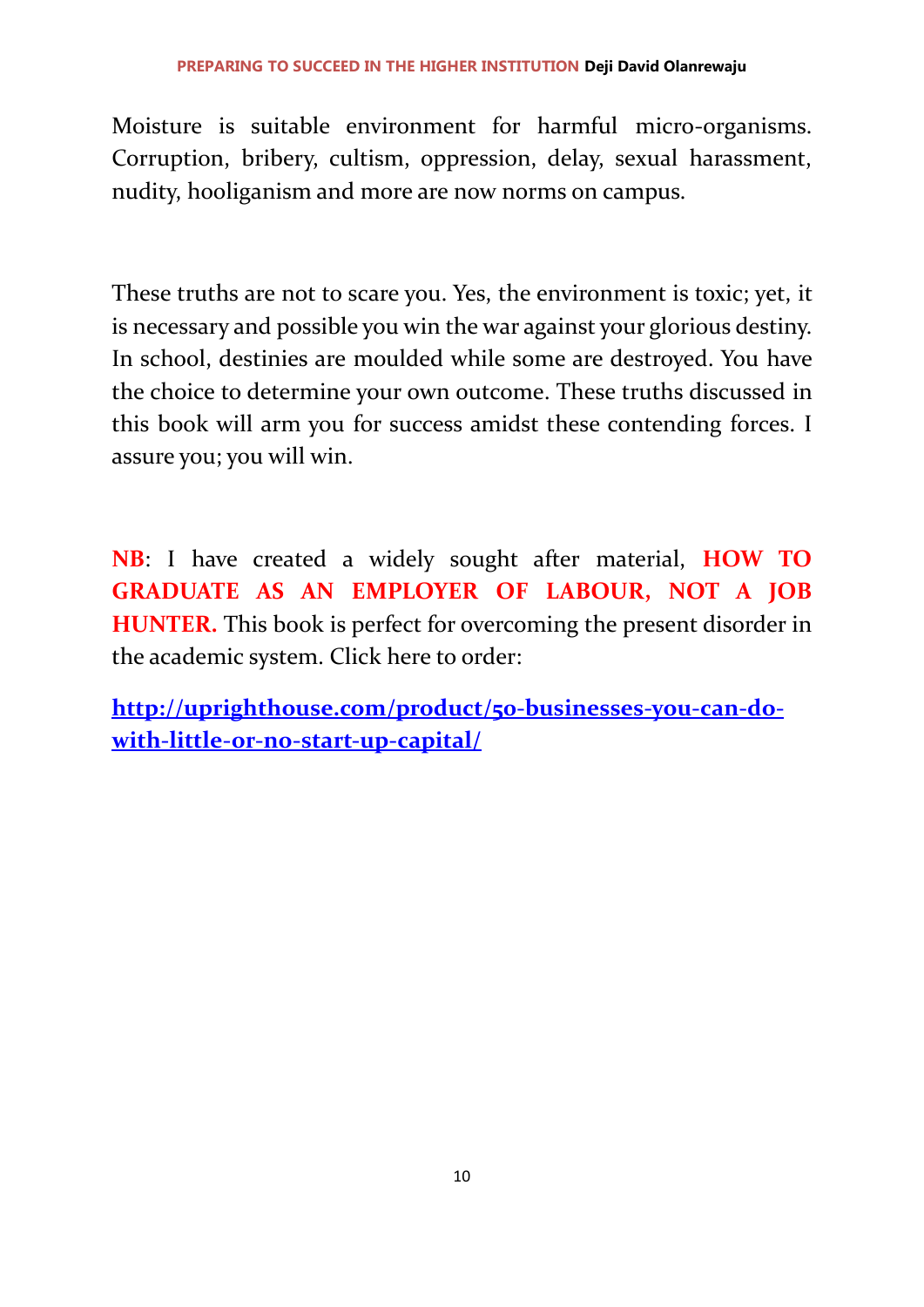#### **CHAPTER TWO**

#### **PURPOSE**

# **"***When the purpose of a thing is not known, abuse is inevitable***" – Myles Munroe**

I got into the university environment I was unprepared for; and before long I joined a cult group. Whether lured in or kidnapped, does it really matter? Life went on as months rolled by and I got lost in darkness. Today, I am what I am by His grace. I am out of the pit and free forever.

The primary reason a good kid will forget parental advice and join a bad association is the lack of knowledge of purpose. Though brilliant, wellfunded, loaded with advice, I had to face a wilderness I was not armed enough to wade through. I did not know the rules that work school environment.

School environment can either make you or break you. Running with clear cut purpose will help you maintain the success track. As you gain admission, you must know the reason why you are going in. You must have a clear cut defined purpose that you keep handy. Know your purpose off hand like you know your name. Let it guide you through every decision. The consciousness of your purpose will help you make the right choices even if folks think you are old-school. Knowing your destination like you know yourself will help you discover deceptive invitations and escape them. Have a good mental description of what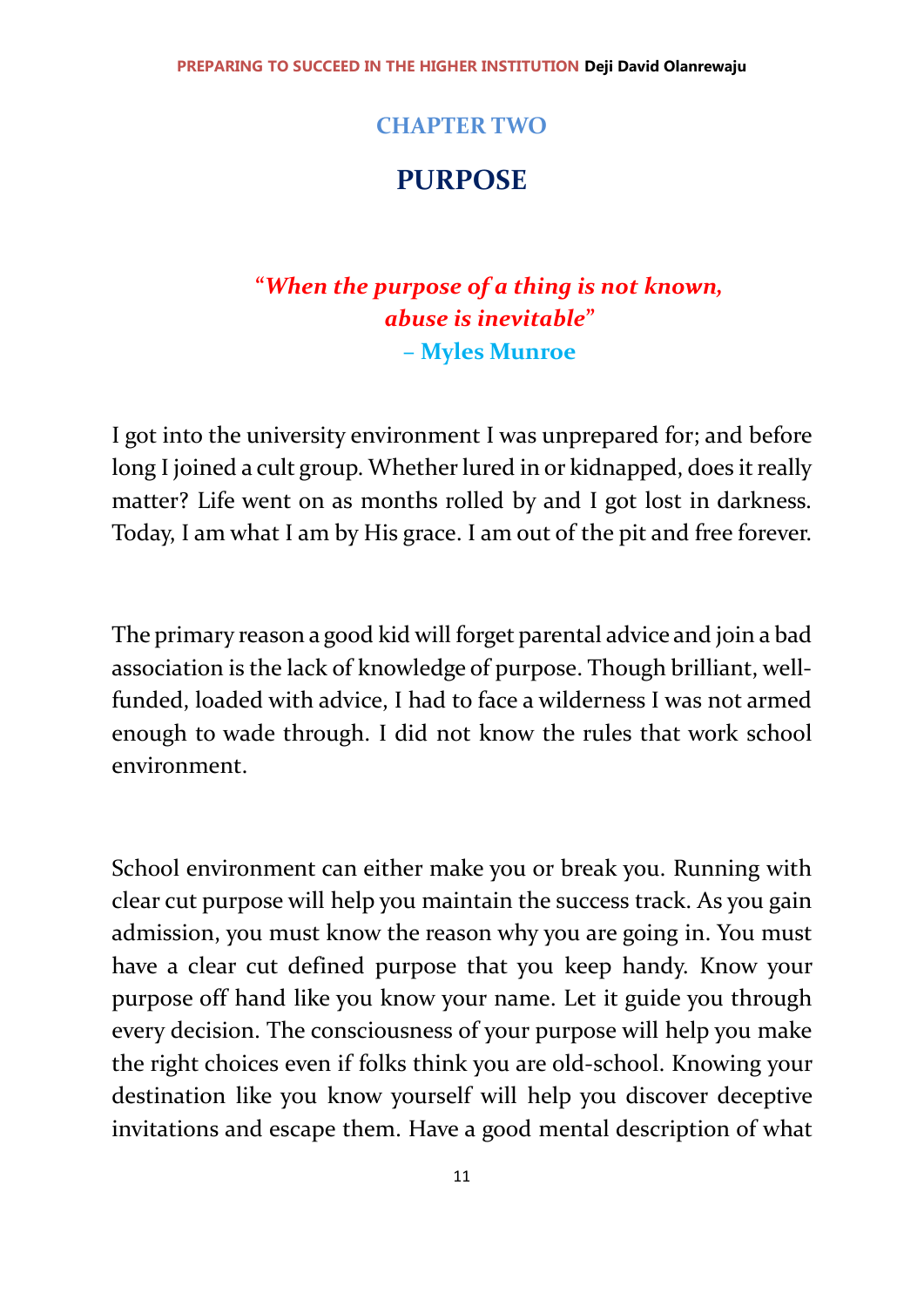you are out to achieve in school.

Some young ones are in school to earn a first class; some are out for the mere experience of schooling and get into business and money making. For me, having retraced my steps, I discovered I was in school not just to study but to help others know and avoid the pitfalls. This I did and I am still doing.

Please note; it is dangerous when someone else knows you more than you do. When the enemy knows your destination more than you do, you are a grand failure. The cult boys saw me as a 'material'. I was deceived and thought the 'big boys group' would enhance my success on and after campus. They could see me doing their gang good. I sure did. Active and passionate about my rise among many other group members, I was giving the devil my best. You dare not talk to me anyhow. I was in the drowning experience until Jesus pulled me out.

I pray you realize how great you are and how much good you can do before the deception on campus begins luring you. This is the reason why this book has come your way; to help you know what is ahead and just how to ride safely. When you do not know your destination in today's world, a counterfeit will buy you cheaply. Clearly define your purpose for schooling before you get in.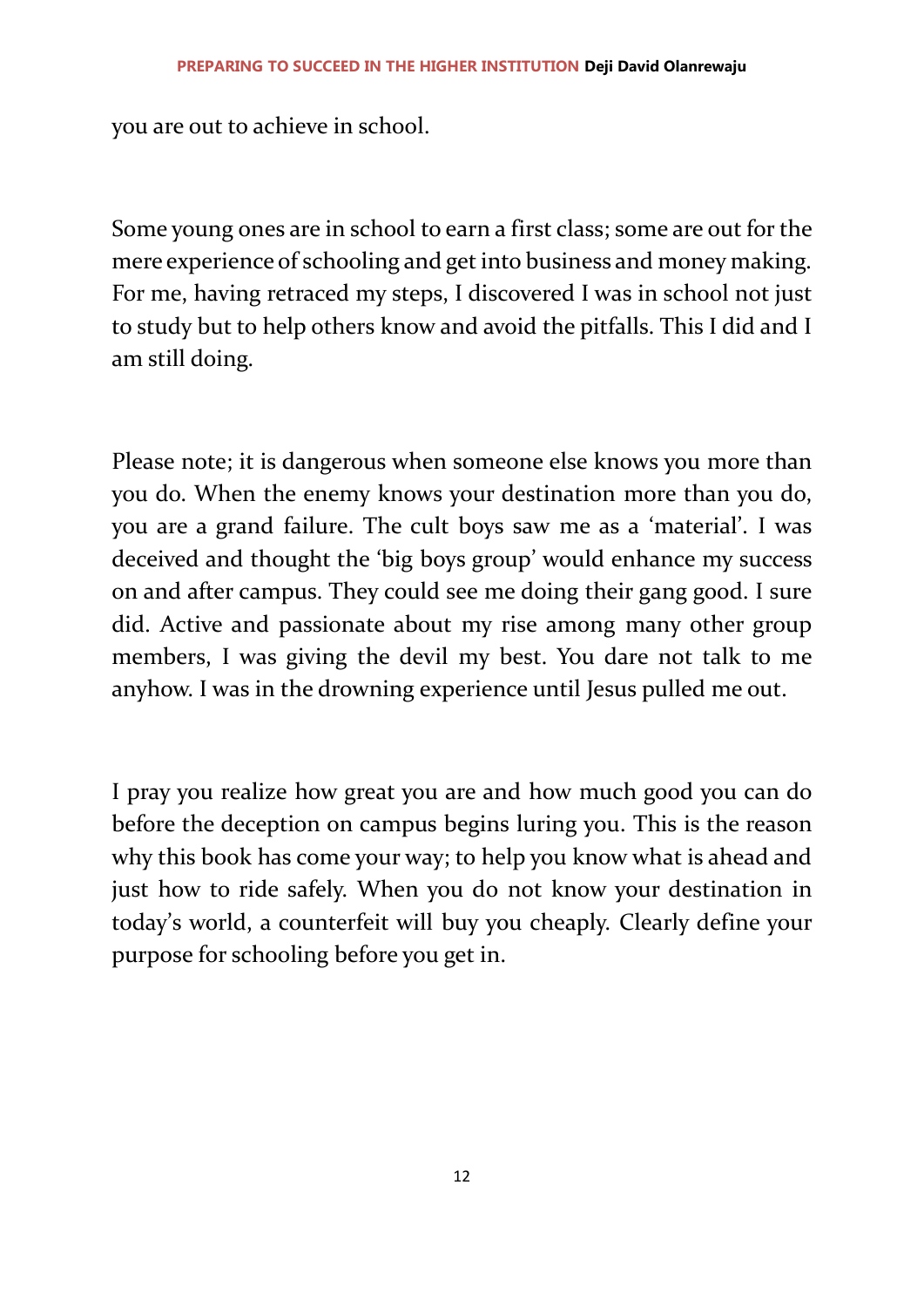### **How to Define Your Purpose.**

The purpose for going to the school you chose and the course you are to study should be guided by your interests, passion and gifts. Never ever allow anyone impose these decisions on you. Be however open to quality advice from parents and counsellors. Do not do things because others do.

The questions below will help you define your goals. Give sincere answers to the questions and write down your answers;

- What matters most to you in life?
- What do you really want to achieve in life?
- What career will you feel comfortable settling with in the future?
- What kinds of grade will help you achieve your desired future?
- What do your sponsors/parents expect from you?
- What will you need to achieve to be a positive impact to your nation?

Having considered these questions with sincerely written out conclusions, stick to your decisions like glue. God help you!

Enter for my **SUCCESS IN SCHOOL Masterclass**? It is a holistic, onone-one Mentoring Masterclass I have created to help students who want to succeed in all areas of life. Enter for **SUCCESS IN SCHOOL Masterclass,** visit;

**<http://uprighthouse.com/product/success-in-school-mc/>**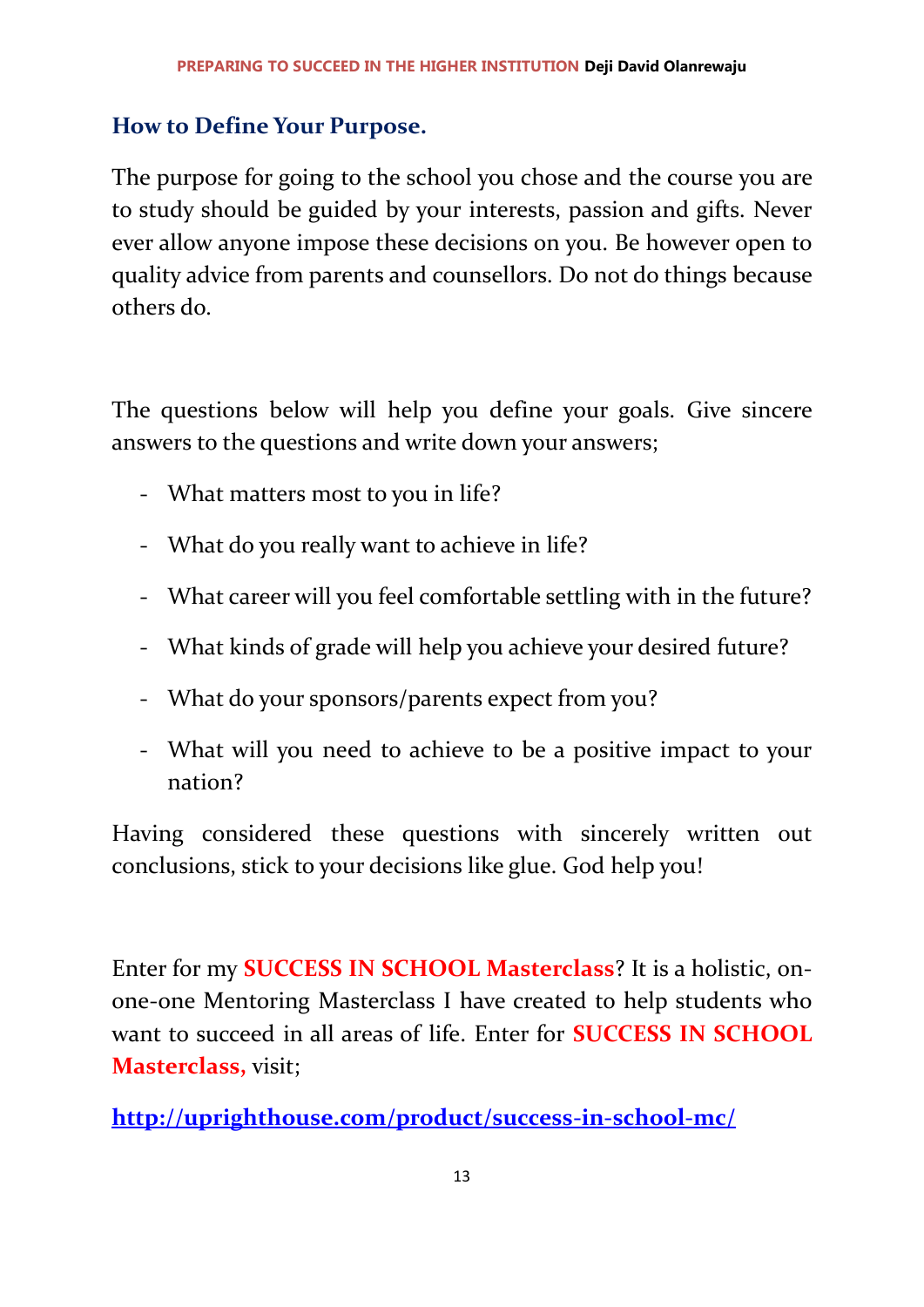#### **CHAPTER THREE**

# **GATE PITFALLS**

#### *"Know your enemy like you know yourself. When you do, you will most likely know how to defeat it"* **- 'Deji David Olanrewaju**

The higher institution is a different ball game. Quite a number of traps await every fresher. People love new things; the devil too does. New students are always targets.

Some time ago, I heard of how some guys tried luring some girls to sleep over at their place when the young girls could not get vehicles back home after a Post UME examination. Little girls are constantly faced with all manner of deceitful and forceful demand for sex, especially on campus. Young boys are not left out.

Having gained admission into the higher institution, there are some pitfalls to watch out. They are listed below;

#### **- Sex Hungry Staff**

I am not totally sure why girls indulge in sex with lecturers, but I believe those who indulge in such act practise it as an attitude. Beyond just indulging for scores; these girls are accustomed to immoral acts. Pressure may come but you do not have to succumb. In many cases the girls involved may be the cause. Unlike in Science, in this case, like poles attract. When you are constantly known for improper dressing,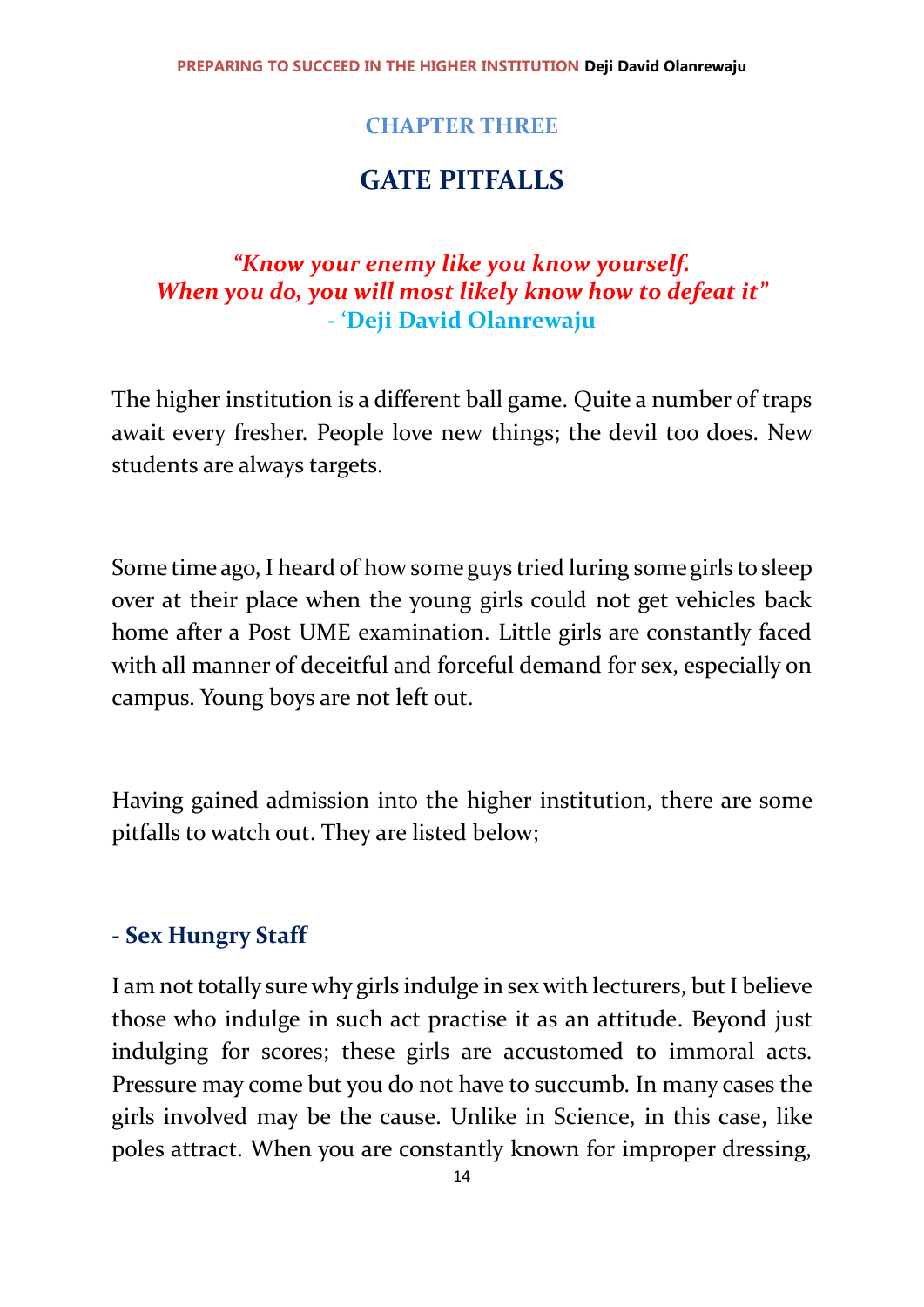loose talks, and careless physical composure, hugging everyone at sight, anyone can think 'you are available'. Those who harass will believe you are calling. Even when they are wrong, you may be wrong too. Dress decently, walk, talk and act responsibly. However, if you find yourself in sexual harassment, talk to someone more matured, meet a counsellor for help. You can also inquire to discover any school staff known for spiritual and moral integrity. Anyone with such genuine recommendations can help you. Do not die in silence. Get genuine help, no need to shut up in fear and oppression.

### **- Cultists**

No cultist will ever tell you all he or she goes through. They know if you know, you will take to your heels. The cost of joining a cult group is killing and the price to run the membership is worse. You will be encouraged to 'join the fine boys and big boys on campus'. It is all deception. There is no peaceful cultist. They are either chasing someone or being chased. Please, do not consider cultism even if you do not see a reason not to belong. It is more deadly than you know. Cultism goes beyond just gathering in the bush to sing and wine till one is high. Cultism is demonic and encaging. The spirits of various cult groups graduate with the members, there is nothing like; after graduation, you are free. It takes Genuine Salvation and Complete Deliverance to break off the hold of occultism. This is very serious, please stay away from cultism. Stop yourself from liking it, it is too deadly to explain. Stay clear off it. Those trying to lure you in wish they never joined. And if somehow you are already a member of a cult group, you need to get out. It is possible.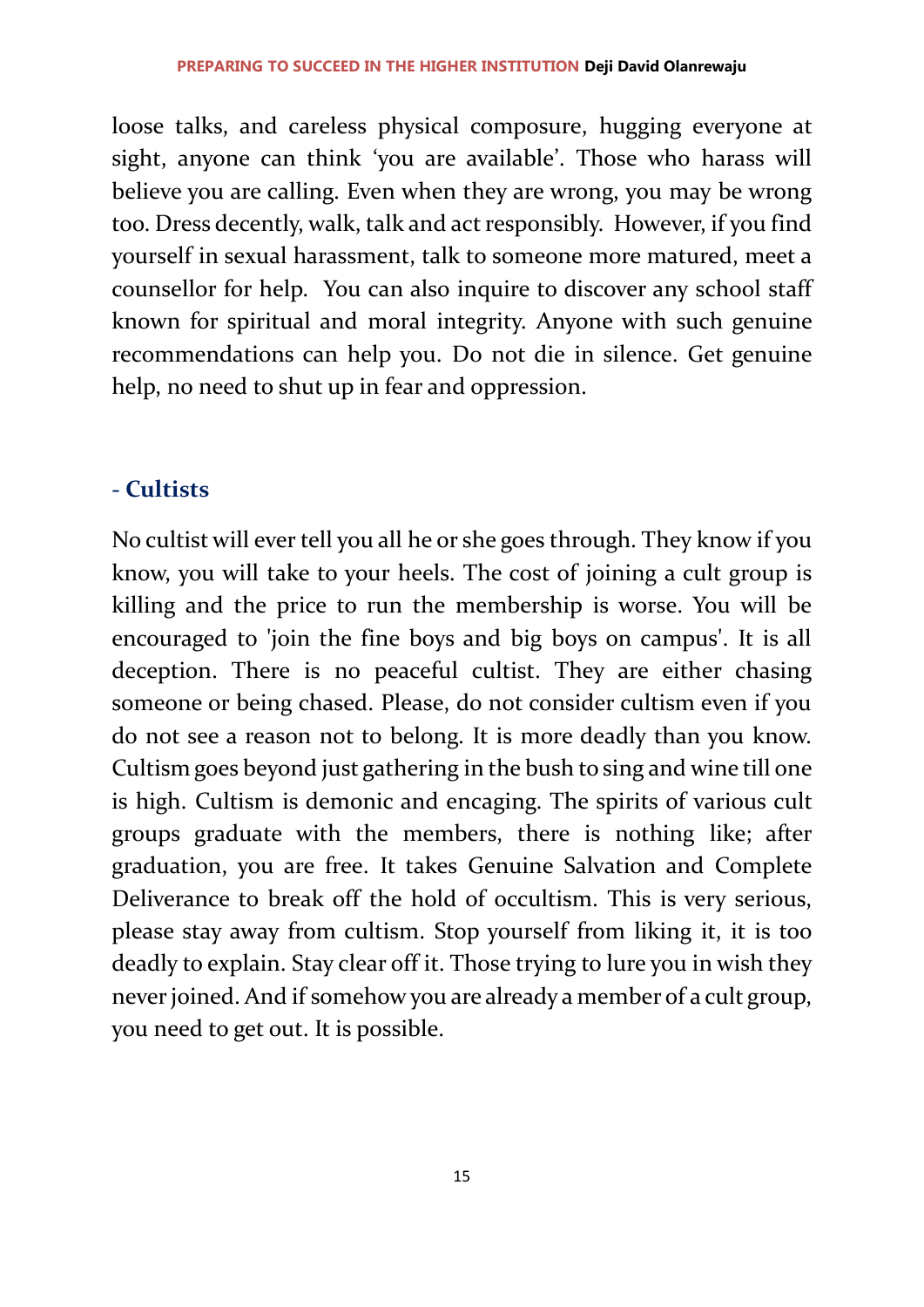#### **- Extra Nice Guys**

Many stallites - students in 200 level and above - believe in 'catching them young'. They go on to select young freshers to 'care for' as they claim. Like the devil, they entice young girls they would mess around with and throw aside when another set of freshers gain admission. Be very careful. You should know that the 200 level or 300 level guy asking you out might have dumped someone before coming to you. You may be the next to be dumped once new students are admitted. He will not remember he is your first love. Also be careful about receiving gifts and going on treats. Most guys do not spend for nothing. Do not be deceived and stop deceiving yourself.

I personally advice; freshers do not need a relationship until after some years in the system. Give yourself enough time to know the people and understand the trends. Do not fall to pressure and sweet words. Allow time.

#### **- Over Caring Girls**

Boys are not left out of the deception. As a fresher in school, I was fondly deceived that I had a baby face. They fondly called me fine boy. So I had a number of girls flocking around, though I was younger. Many 'fine boys' on campus have similar experience. If you notice a girl likes you so much, throws herself around you and you feel like a superstar, she is most likely your 'burial ground'; run away! A girl cannot be that proactive for nothing. If an older lady is flocking around you, she may want to include you to her list of those who satisfy her lustful urge. Do not join the crowd. Run!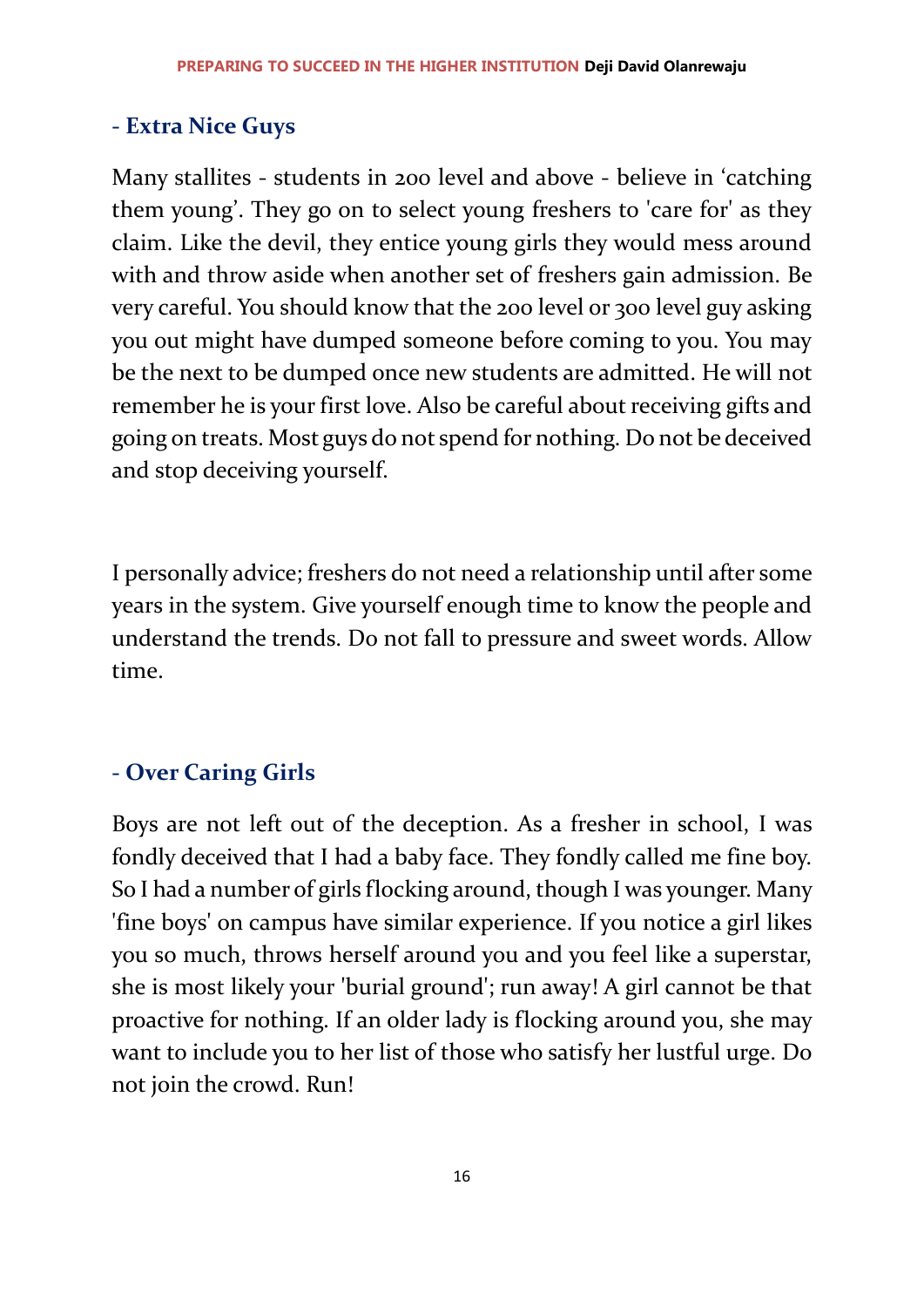#### **- Wrong Association**

Dr Oyedepo said, "Association is the greatest challenge of the young generation". Choosing the right friends can be difficult, but here is the logic; "define every relationship you get into". This means, knowing the reason why every friend you claim to have is a friend. Know the answer to the 'why' question in every relationship; and ensure the 'why' answers and meets a need and not just a want. Have a clear cut reason for every new friend you permit. Keep your distance from anyone who is not genuinely adding value to your life. Friendship is by choice, and not by force. Undefined friendship is a major reason most young people fall into mistakes.

School is full of young chaps who can help you down the lane of destruction without charging you a dime for it. Be careful who you allow into your life. Make friends with those better than you; those who are not scared to tell you the truth; those who stir up the gifts in you; those who care without attaching strings; those who remind you of great values you seem to be neglecting; those who are not ashamed of your small beginning; those who challenge you academically, and inspire you spiritually, and those who would not dare to fond with your body. Do not be scared to detach from a destiny destroyer.

As it is in business success, "recruit slowly and fire fast as soon as you detect you made a wrong recruit. Be slow and very analytical in making friends. Be fast to de-friend anyone you discover is a threat to your future and royal destiny. You will succeed!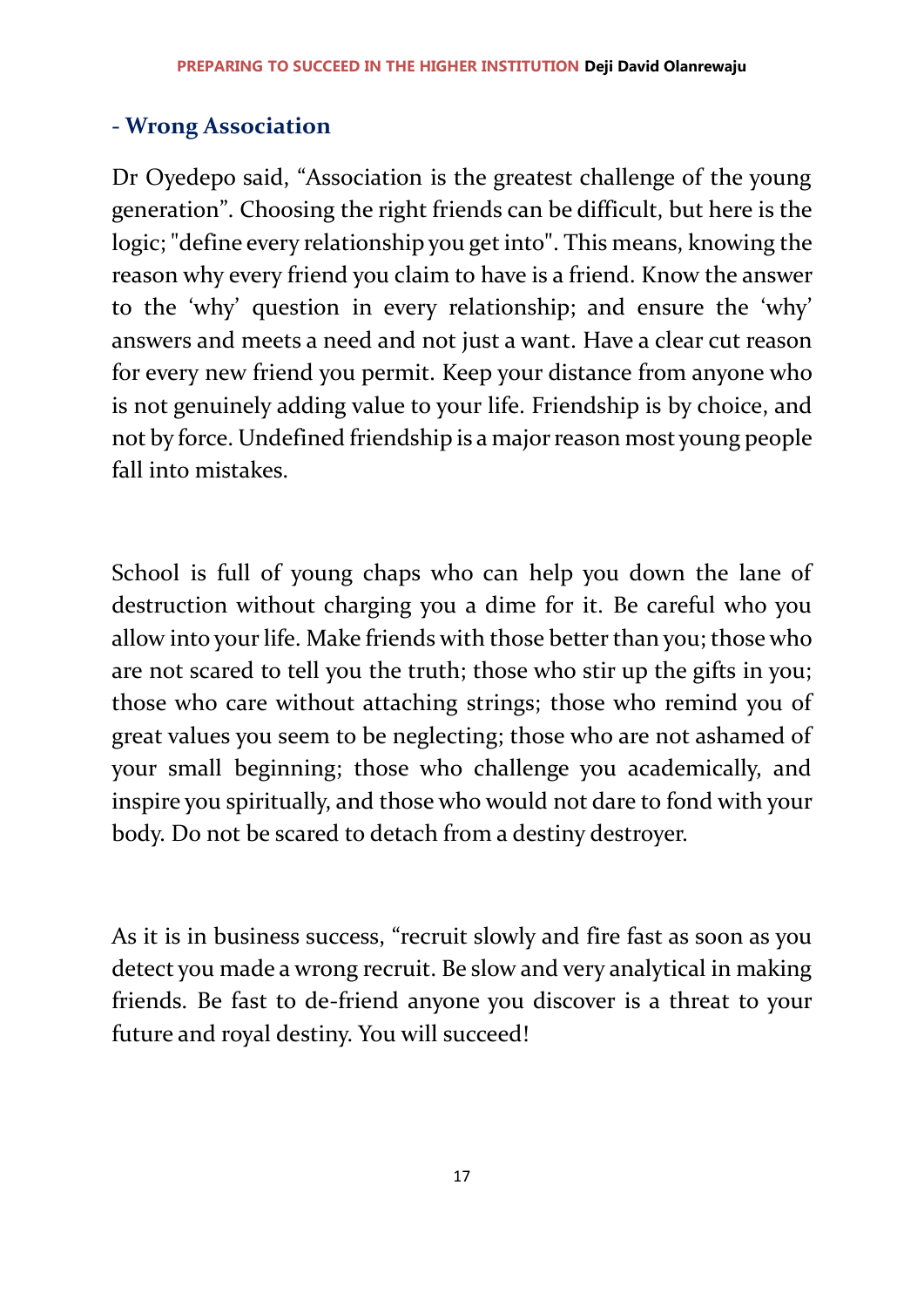Enter for my **SUCCESS IN SCHOOL Masterclass**? It is a holistic, onone-one Mentoring Masterclass I have created to help students who want to succeed in all areas of life. Enter for **SUCCESS IN SCHOOL Masterclass,** visit;

**<http://uprighthouse.com/product/success-in-school-mc/>**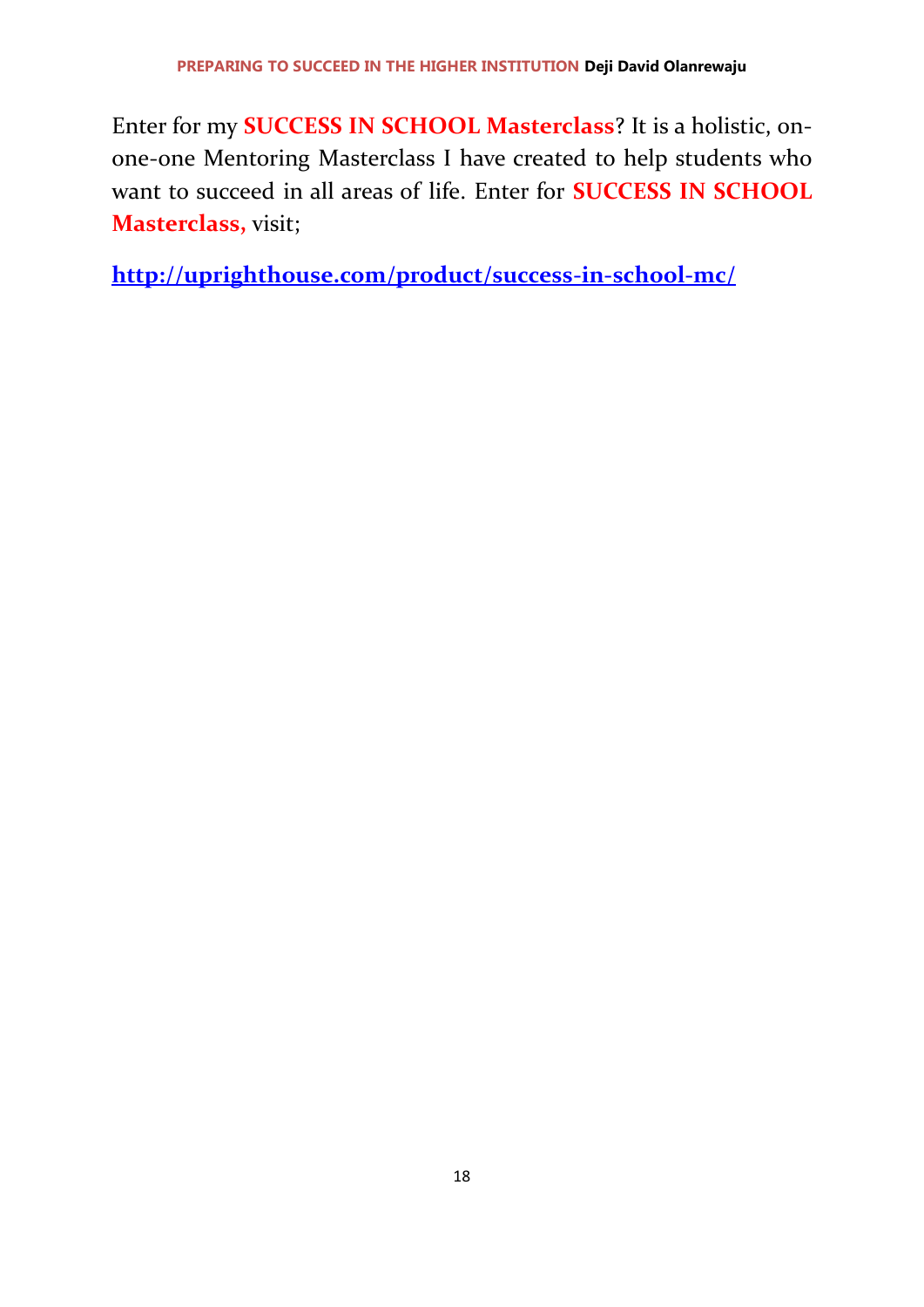#### **CHAPTER FOUR**

#### **MAXIMIZING SCHOOL LIFE**

# *"Life is a profitable venture, live today in view of securing tomorrow" -* **Deji David Olanrewaju**

The higher institution is a life training centre; you learn far beyond academics. Your ability to be well positioned to maximize the benefits of this environment is very important. Many folks advice you allow the school pass through you as much as you pass through school. This theorem means different things to different people. So I do not recommend it as a philosophy.

Maximizing school life means achieving your purpose for being in school and having proof to show as you graduate from the higher institution. It also means making the best use of the experiences – whether convenient or not. If people can make it where others fail, then you too can make it. The higher institution should mould you into a life gainer. I do not believe in stagnation because a graduate is unable to secure an employment. You should have been prepared for life out there. Be prepared enough to throw your certificate in the face of unemployment and go start something for yourself if it gets to that. As this book prepares you for school, school should get you ready for life. In fact, life starts in school. But the present academic environment is void of the basic preparatory tools for success in life. To be successful in school, give the following aspects of life due attention while in the higher institution: academics, business/career, spiritual, relationship,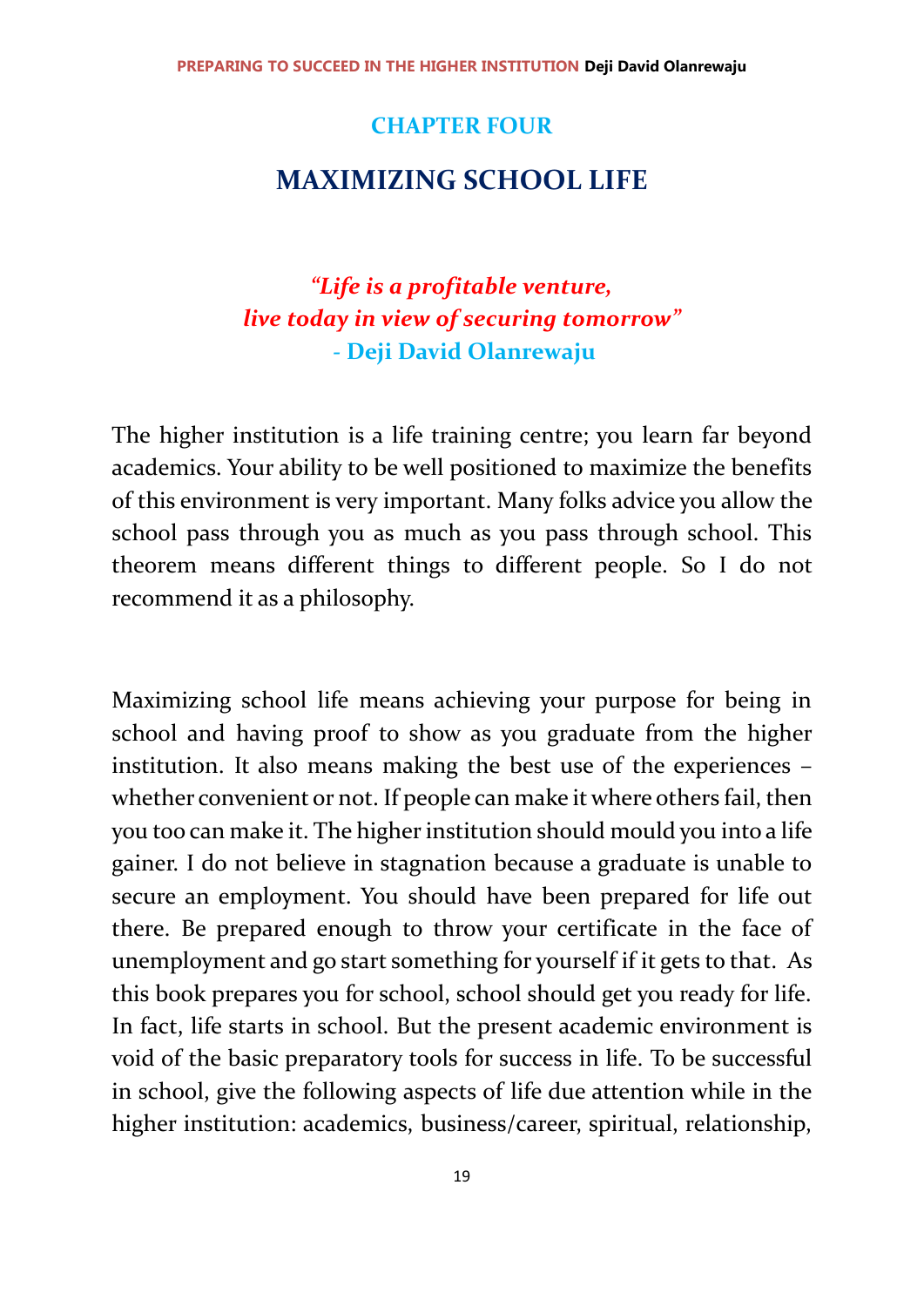social, personal/gifts.

Here are hints to make you productive in these areas.

#### **- Academic Success**

Just like in any other field, academic success takes hard work. In fact, the nature of the present academic system makes it harder. Nonetheless, the possibility of coming out with outstanding grades is possible. Below are secrets that would make even a dullard come out with good grades in school.

- Associate constantly with brilliant folks in class. You are a summary of those you move with. Look for, and make friends with those better than you in all courses, learn from them and they will naturally brush you up in weak areas.
- Have planned and personal reading time.
- Read ahead of the class and lecturer; this keeps you ahead even in grades, because every new lecture class will be a time of revision for you.
- Obey all rules in the examination hall. Imagine having prepared well, one is now implicated for malpractice because of those sitting close to you; I pray this never happens to you. Stay clear of unserious people and back benchers. Possibly, sit far from known faces because of distraction.
- Understand what your lecturer wants during exams. The higher institution is not secondary school. Your presentation of answers during examinations goes a long way in determining your scores. Many students write correct answers but choke them up amidst explanations. Go straight to the required point and then explain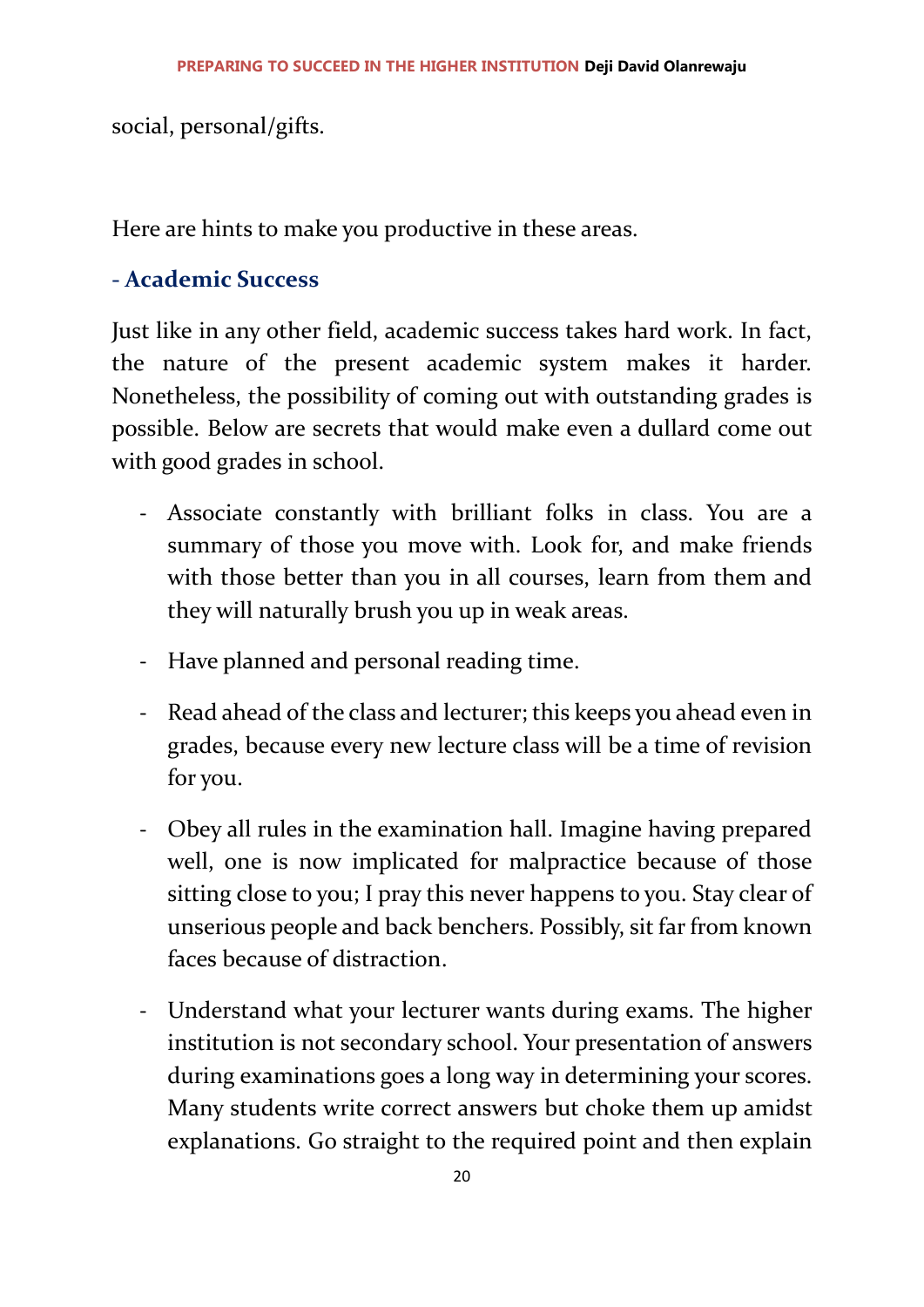if necessary. Lecturers generally hate the stress of searching for answers in long notes.

- Monitor your results.
- Pray about all courses. Put God first in it all.

# **- Relationship**

The higher institution is a great place to find your life partner. This however has to be done with rapt caution. New students need not indulge in intimate relationship. Give yourself sometime to build good grades and understand the present environment.

One thing I know you need to be able to handle a relationship is maturity. Being in love or thinking you are can bring instability. One reason why many young ones find it hard to stick to one person and/or handle disappointment is immaturity. If the last trial-relationship messed up, they conclude life is that way and remain under that mental oppression. Besides, relationships are not meant to be tried. You may keep trying forever to end nowhere. The right person is consciously located, not stumbled upon. You need a level of maturity and guidance. There are adults and counsellors gifted and trained in this field, please talk to anyone with this credibility and that can help you before asking for, or saying yes. Also take time to read books on relationship and finding a life partner. Do not crumble your future on wrong feelings today.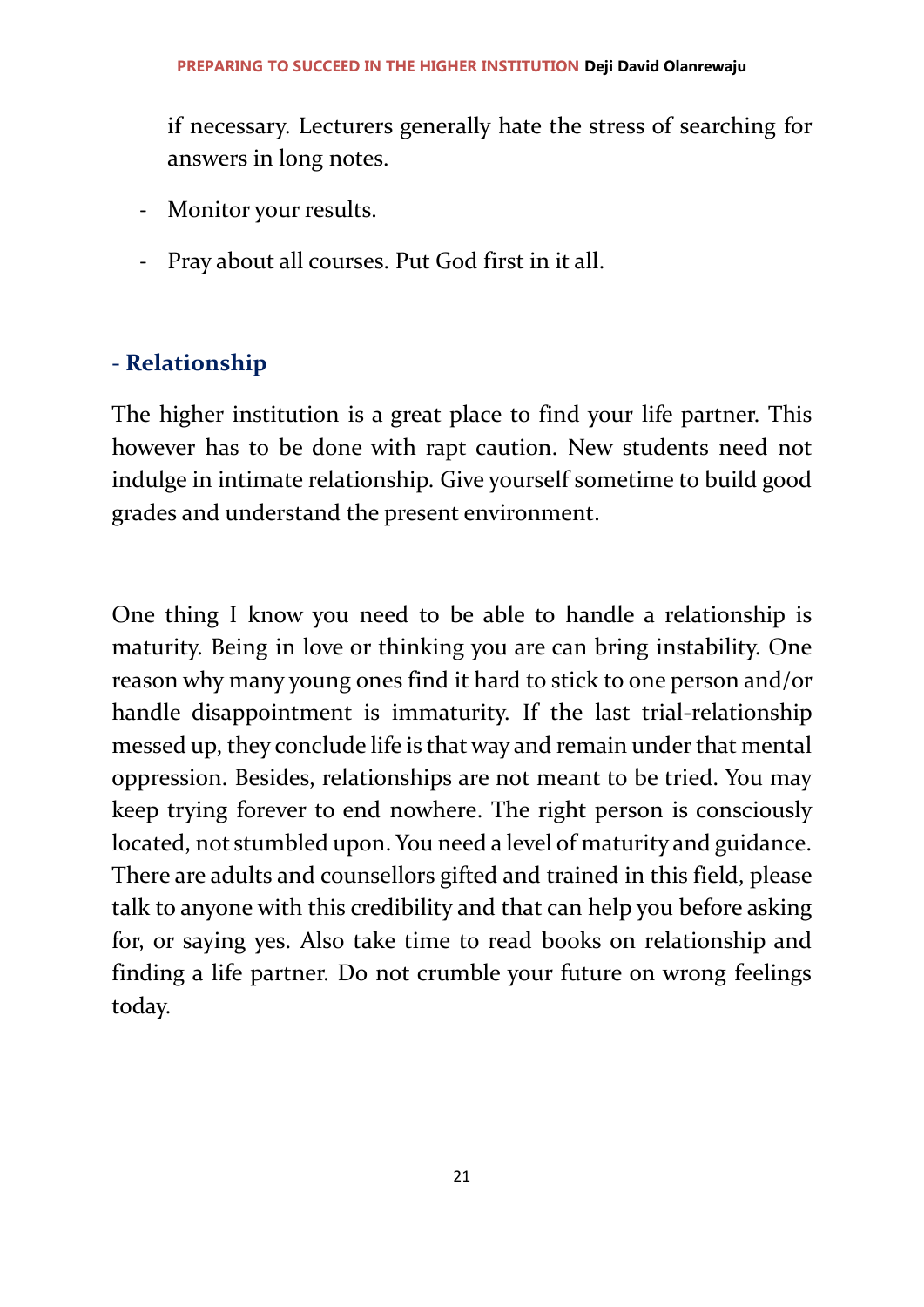### **- Spiritual Growth**

The need to build spiritual tenacity is incontestable. You must be dedicated to continuous spiritual development in order to be able to resist the temptations on campus. All things boil down to the supernatural. The reason why this book is in your hand is a spiritual process. The war on campus over your great future is a product of conclusions beyond the physical realm. You are indeed a product of the supernatural. When a man loses touch with his origin, he may be headed for a vague destination. If you do not remain in touch with the Lord, you will miss the whole essence of life and the present academic system will be too thick a dark cloud to wade through.

Be diligent in the study of God's Word, make it a daily practice. Maintain a consistent prayer life. Also, get involved in Kingdom service; engage in the work force in a reputable Bible believing Church. Interact well with people you know can help you up the ladder of the Spirit. Iron sharpens iron.

#### **- Socialization**

Relax when you need to. Rest does no harm to you; instead it helps to rejuvenate and regain strength. Socializing is not necessarily partying, and definitely not smoking and drinking of alcohol. Cool your nerves and go for a cold soft drink. Travel briefly if you need a change of environment. Go swimming. Organize a decent feast. Take a walk. Watch good movies. Go visiting friends. Get into calm environment to relax and refresh.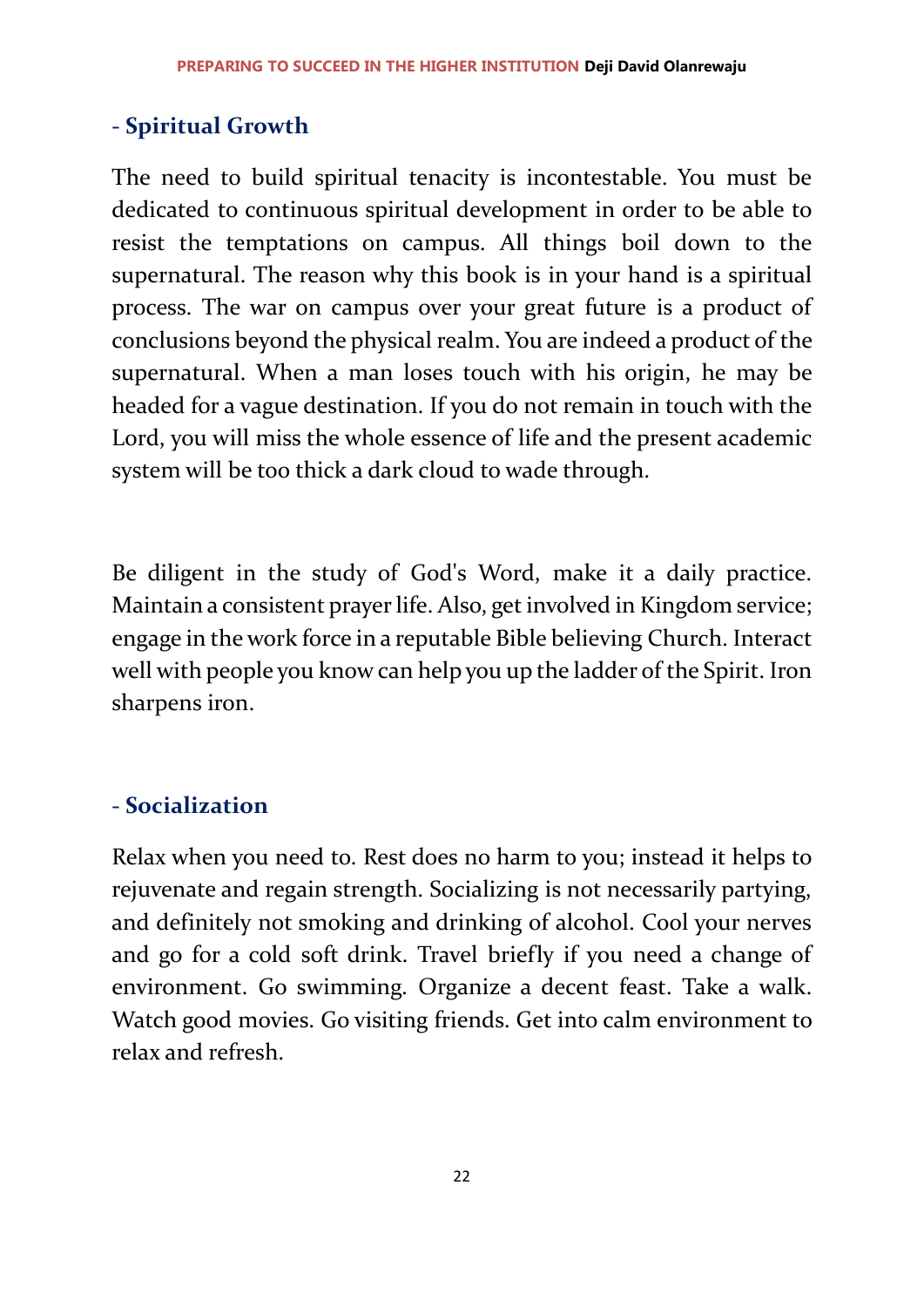#### **- Personal Development**

School is a great place to discover and begin to manifest your talents. Do not neglect your natural abilities even if it has nothing to do with your course of study. Invest time and money to engage what you have a passion for. Attend seminars and workshops. Buy and read books. Take external and professional courses. Then very importantly, serve for free in order to be trained. The more you work at your natural abilities, the better you become. Stop running around for money now, though you can be offered some change. Working with your gifts means oiling them. Your gifts are the quickest mediums to bring you success. Start out gradually, you will thank yourself you did.

Enter for my **SUCCESS IN SCHOOL Masterclass**? It is a holistic, onone-one Mentoring Masterclass I have created to help students who want to succeed in all areas of life. Enter for **SUCCESS IN SCHOOL Masterclass,** visit;

**<http://uprighthouse.com/product/success-in-school-mc/>**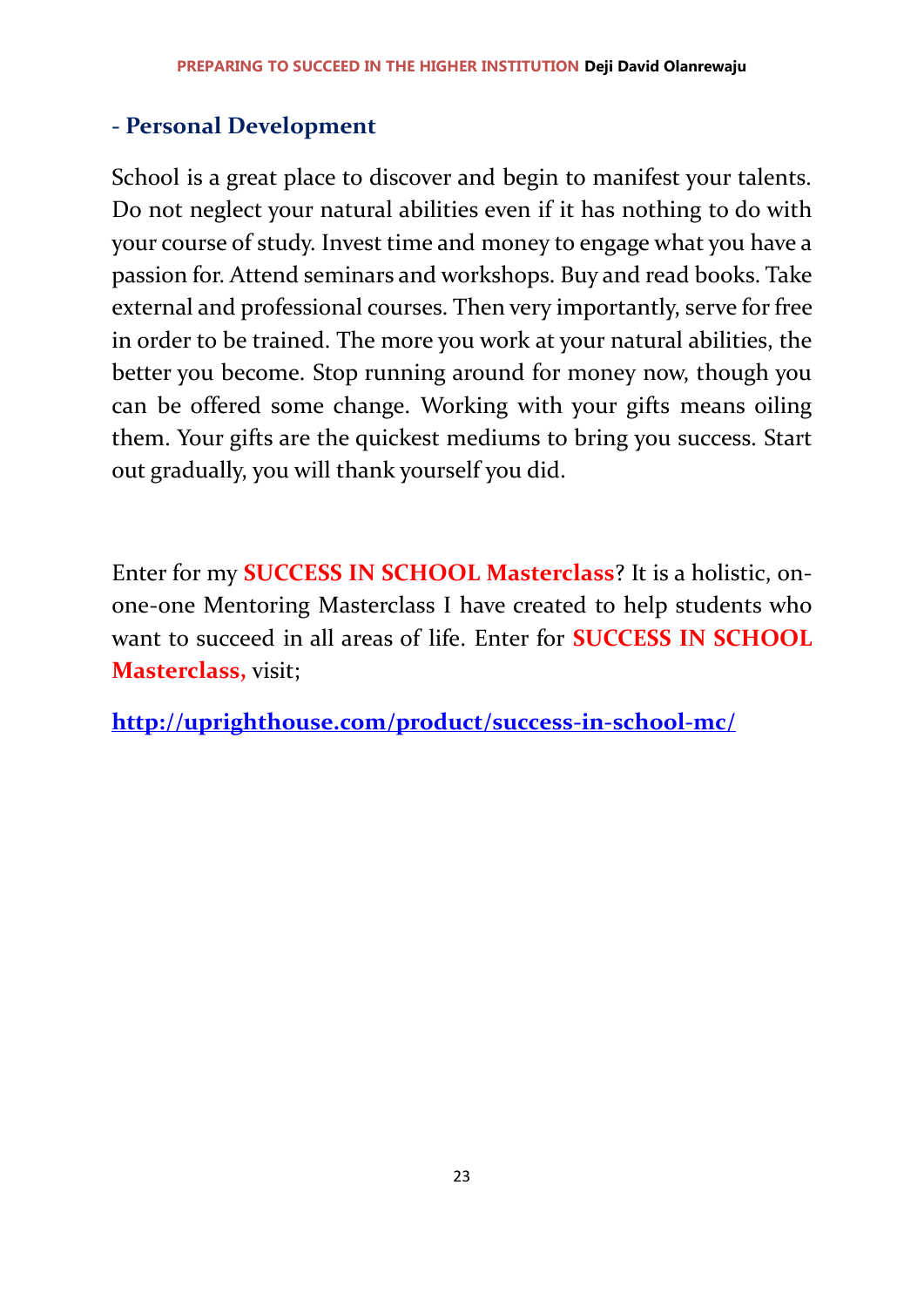#### **CONCLUSION**

# **JOIN THE CHAMPS**

# *"The quality of your armoury will determine your performance in the face of battle"* **- Deji David Olanrewaju**

Your decisions determine your destiny. A change in decision results in a change in direction which in turn alters your destination. So at any point you discover you have been heading in a wrong direction, all you need to do is to change the decision that got you into that direction. Your decisions control your life.

Hope lies in just one decision, a conclusion to settle for right living and not join any form of deceit on campus. A human bad egg becomes good by changing the rules that govern his life. The rules of right living transform lives into society builders. You can make a change by making the decision to succeed in the higher institution; a decision that will involve the help of God and secure your destiny. Every true decision comes with a bold confession; so make this confession genuinely from your heart:

*"Today I make a new decision to turn from all form of evil; I choose to live a life of righteousness and forsake all sin; I confess and release myself to the help of Jesus; To see me through school and get me fully prepared for life; I believe that by this decision, I am a new person, a champion; And I will succeed in the Higher Institution. Amen!"*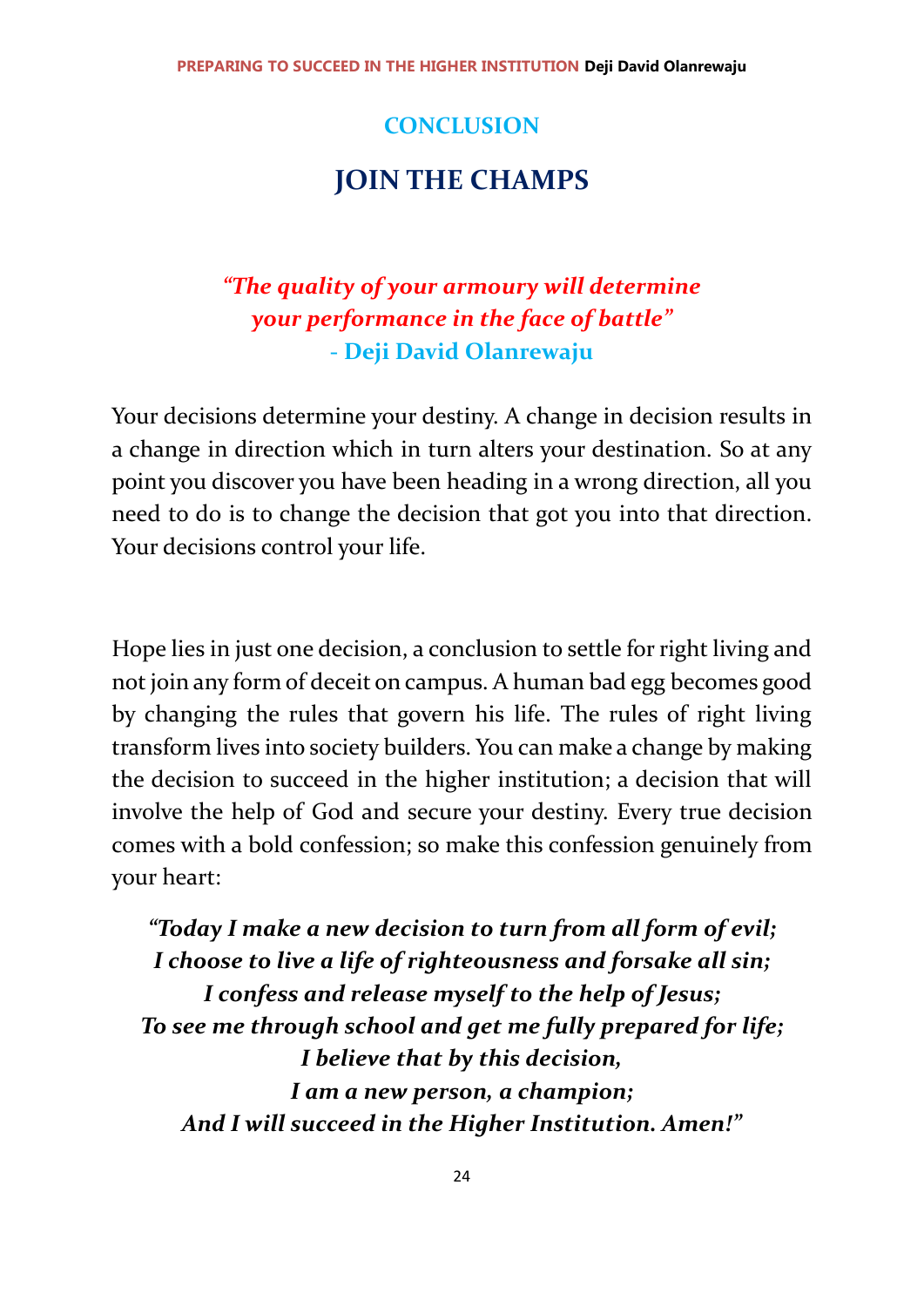Having made this declaration, join me and other young Champions who are succeeding and doing great exploits in our various spheres of influence. Connect with us online, click here to join: **[http://returnglobal.org/c](http://returnglobal.org/)hampions**

You can also connect with us on Facebook, Search for **"Arise Network Champions Family"**

#### **You Will Succeed**

You are not a failure until you quit. For my young friends who have not had the privilege of quickly gaining an admission, I believe you would agree this book has come at the right time.

When you think you have failed, re-channel your thoughts. It is easier to gain an admission than to prove it. Getting into the higher institution is not really a big deal. Who you become at the end is what matters. Many come out older but less wise.

There is nothing more like being fully prepared for the task ahead. Especially when you realize there are oppositions and that you need more than you believed was enough to overcome. Remember that "the quality of your armoury will determine your performance in the face of battle". Be sensitive and prepared. I believe this book has helped you in this light. I pray that you will not only stand through; but at the end you will stand out.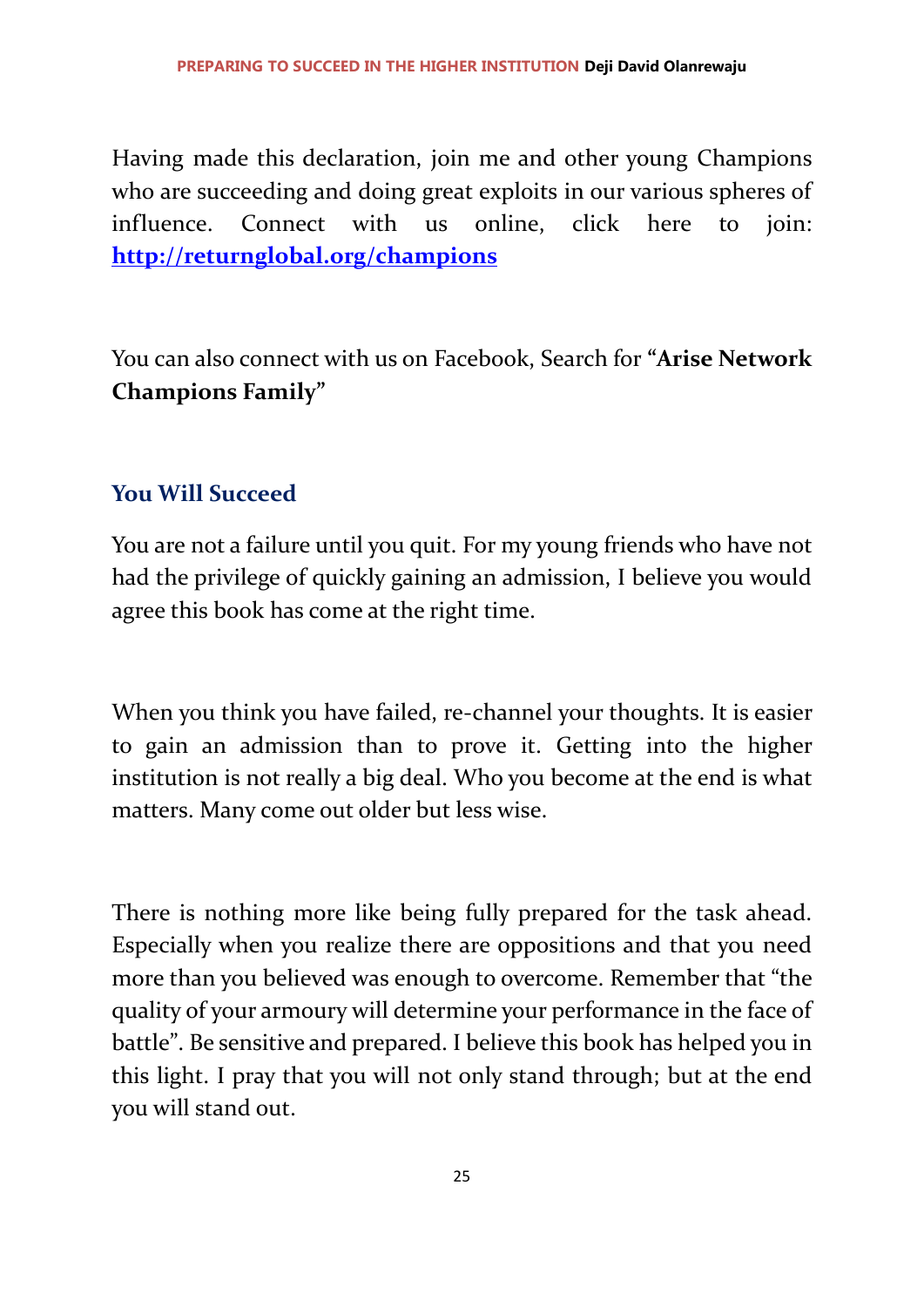#### **Succeed!**

**DO NOT MISS** my **SUCCESS IN SCHOOL Masterclass**? It is a holistic, one-on-one Mentoring Masterclass I have created to help students who want to succeed in all areas of life. Enter for **SUCCESS IN SCHOOL Masterclass,** visit;

**<http://uprighthouse.com/product/success-in-school-mc/>**

DOWNLOAD My Free Mp3 titled: **KEYS FOR WINNING THE WAR AGAINST YOUR DESTINY.**



**Click here to download: [http://returnglobal.org/download-the](http://returnglobal.org/download-the-champions-course/)[champions-course/](http://returnglobal.org/download-the-champions-course/)**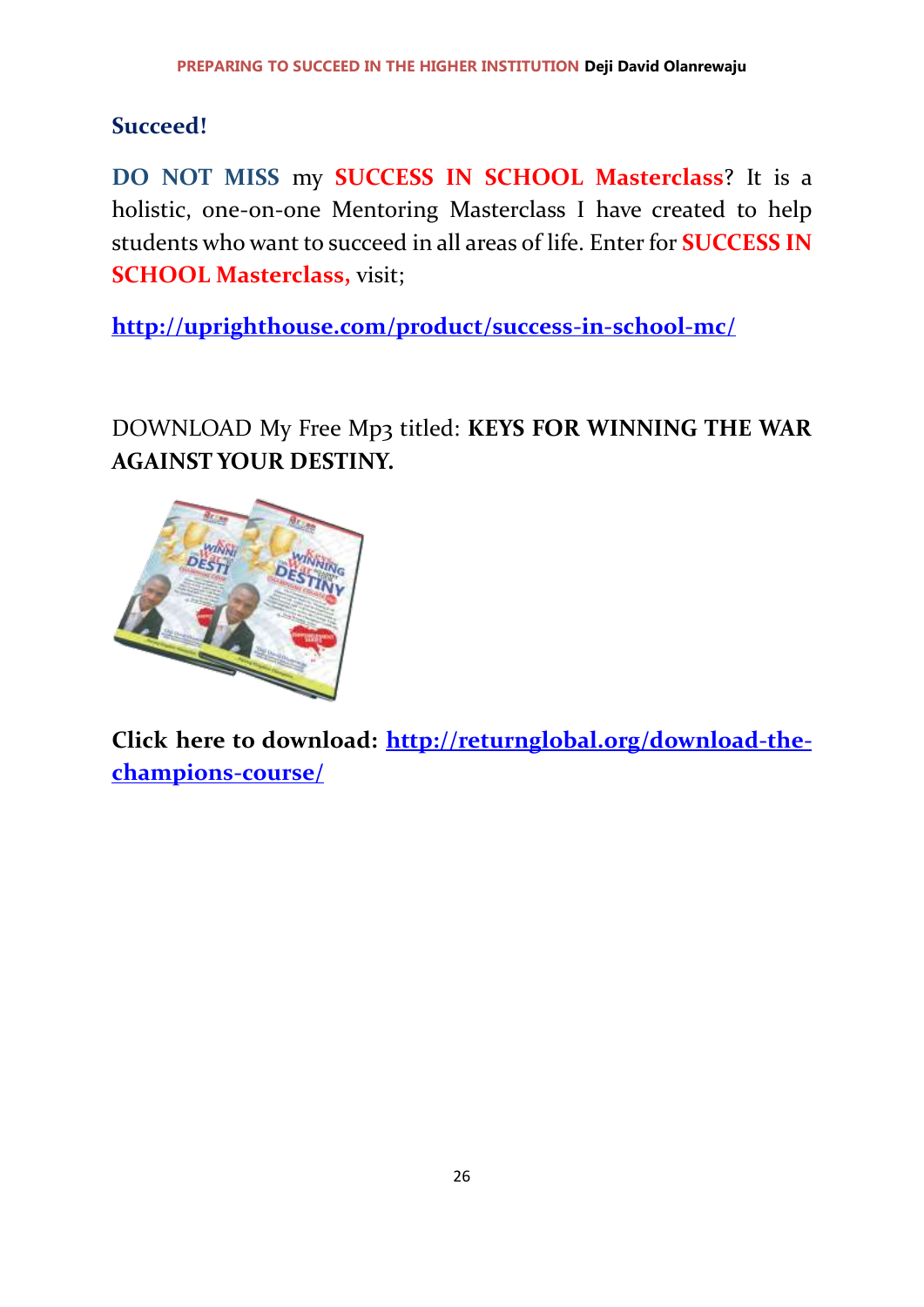#### **DID THIS BOOK BLESS YOU?**

### **Help me get Hard copies into the hands of Young Students across the world.**

#### **PARTNER WITH ME**

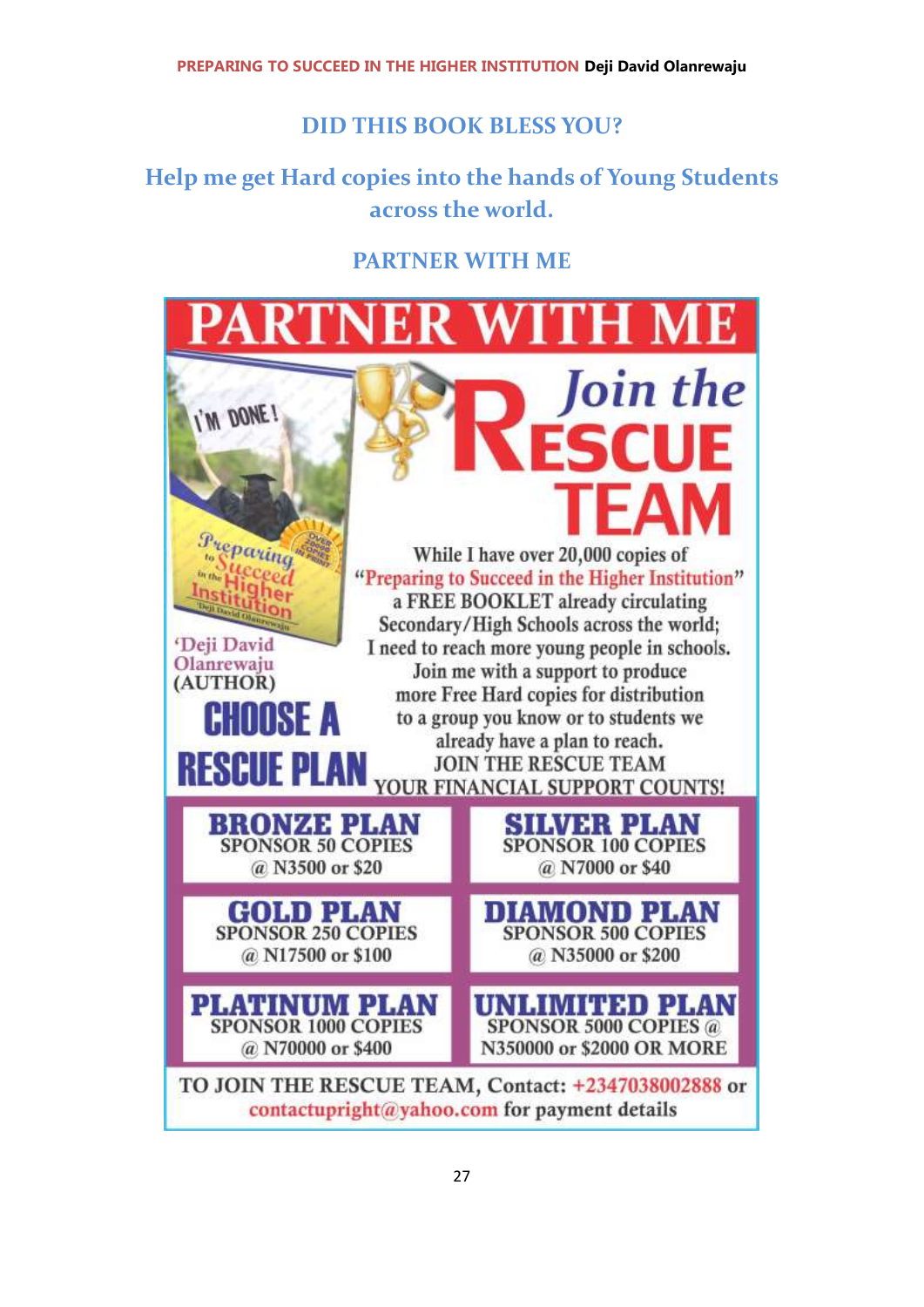#### **ABOUT THE AUTHOR**



**'Deji David Olanrewaju** is a Teacher of God's Word, Author, Publisher, Entrepreneur and President of Return All Global Ministry Inc. He leads and mentors an increasing number of Champions, young people Standing Strong for Christ across Campuses and Corporate Organizations.

He is the Lead Trainer at RID Leadership Academy, an Open Learning Institute committed to equipping Believers in the Workplace for Peak Performance and Global Dominion. He has authored several books including "*Preparing to Succeed in the Higher Institution*" with over 25000 copies in print; *Financial Intelligence for Young People and Start-ups*, *Secrets of High Flying Students*, *Keys for a Productive Prayer Life*, amongst others.

He is married to Ihechi and they are blessed with outstanding children.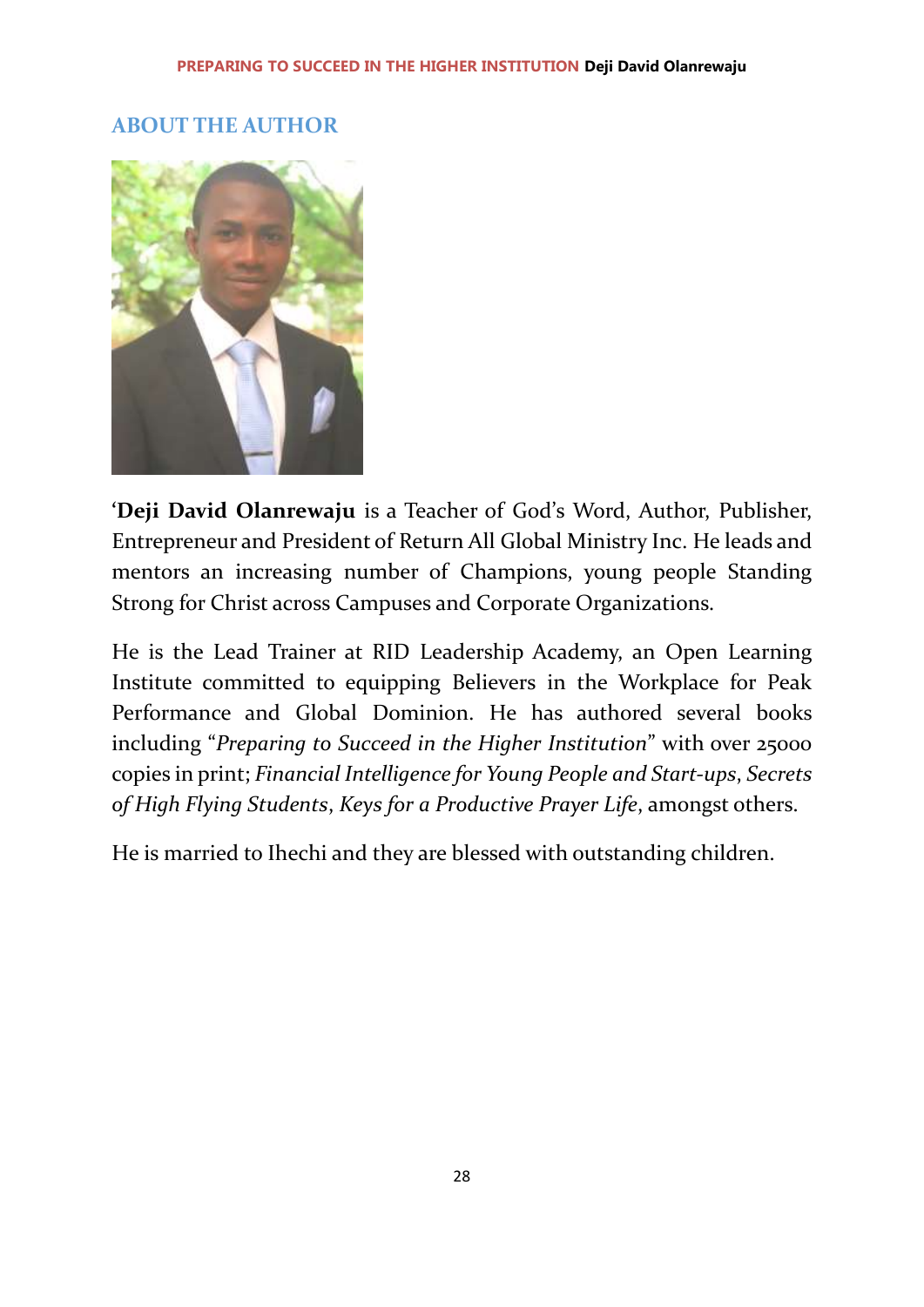### **FOR PERSONAL COACHING AND CORPORATE INVITATIONS/MENTORING**



**CONTACT ME**

Call or email:

#### **+234 817 040 7813, contactupright@yahoo.com**

*Your Success is my business.*